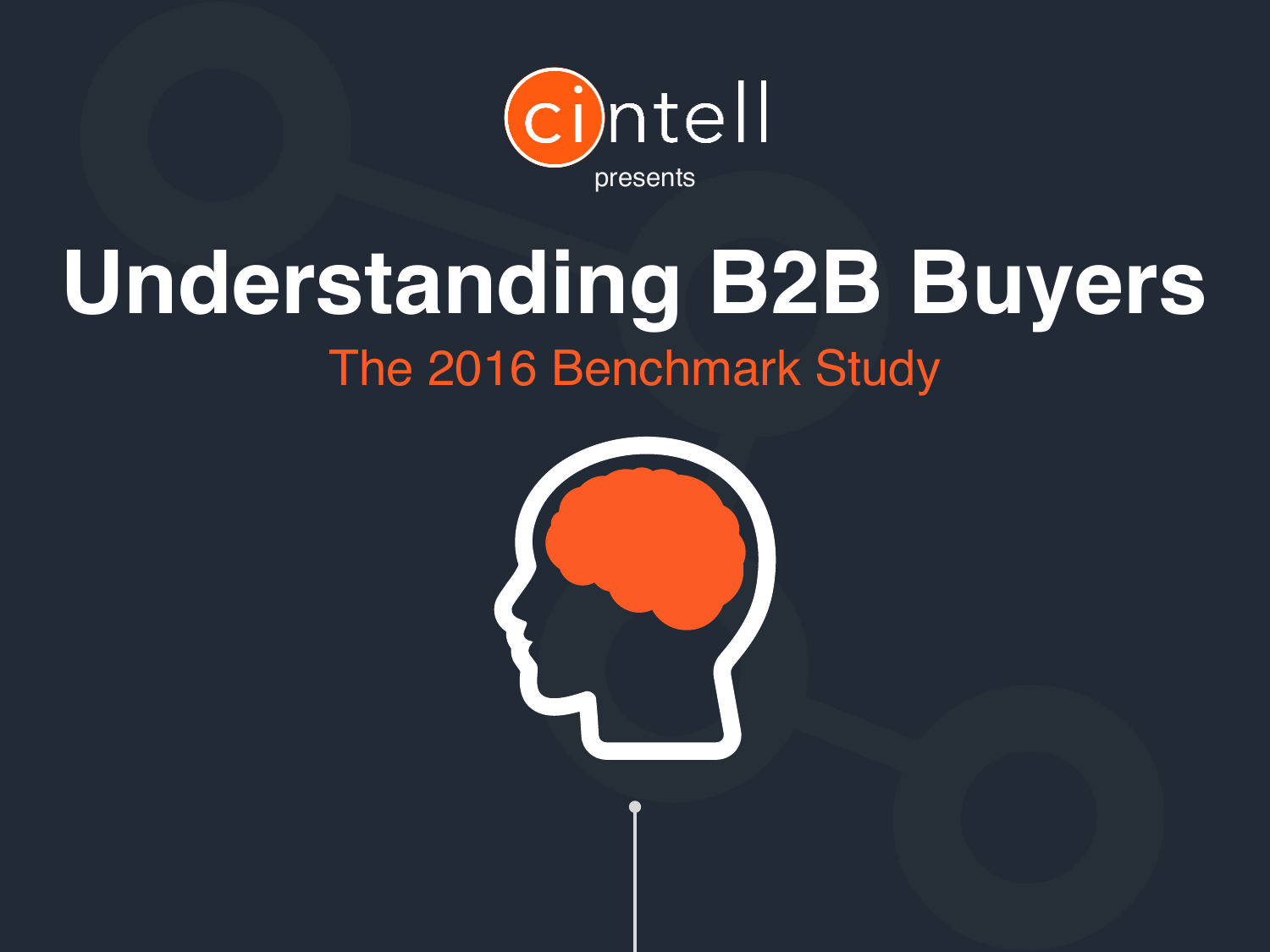

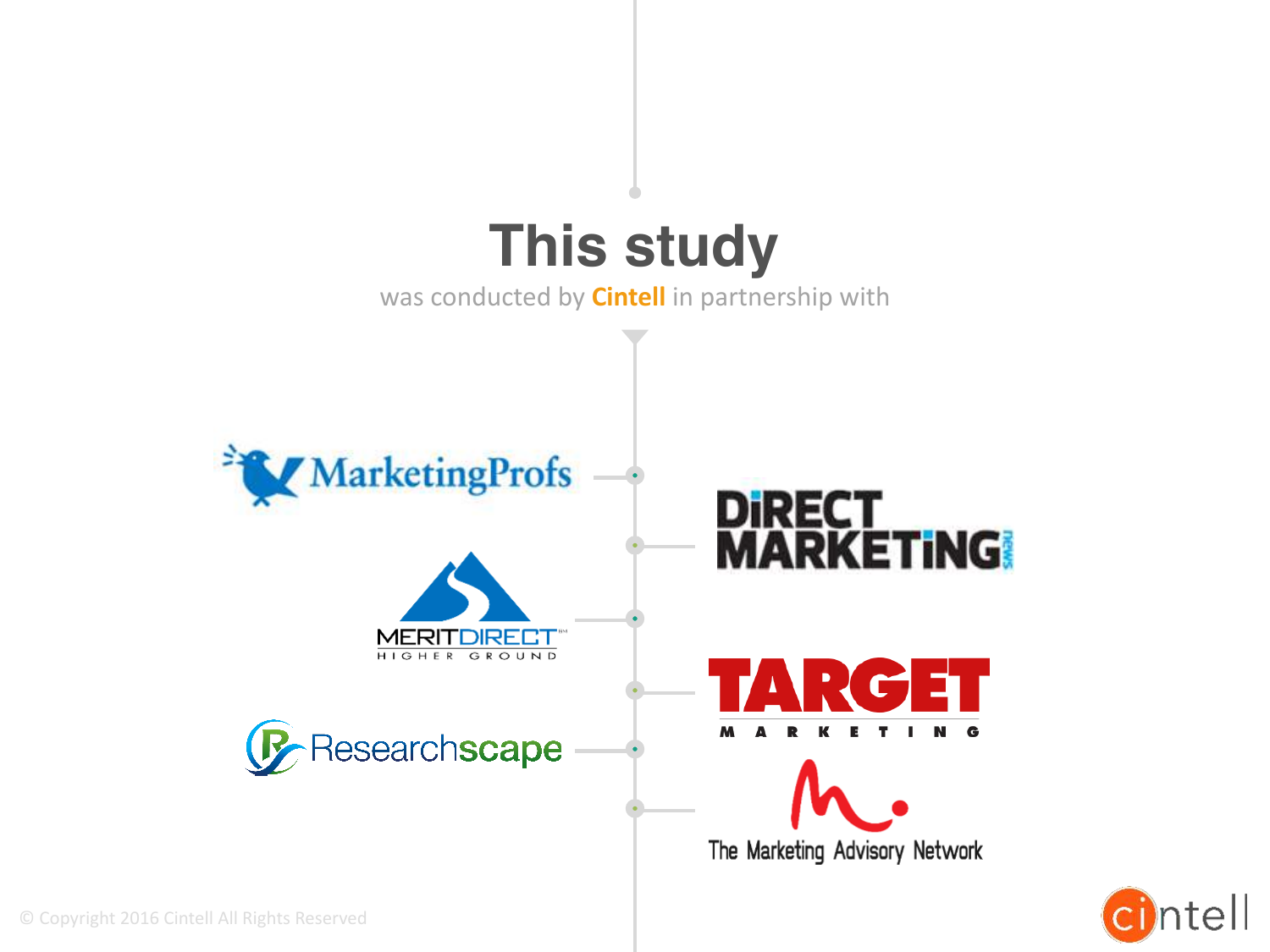### **Welcome**

Welcome to the first of what I hope to be many annual industry benchmark reports examining how companies are doing as it relates to understanding their B2B buyers.

Heading into 2016, my team and I are proud to present the findings of this research to the marketing and business communities, and we couldn't have done so at a more critical time in the history of our profession. As we compete to earn the scarce attention and trust of our overwhelmed, empowered buyers, this is an area of strategy that is fundamental and critical for B2B organizations to get right.

#### The company who understands their buyers best, wins.

Though the concept of a "persona" - a fictional character used to understand and humanize a particular audience segment - has existed for years, our study dug deeper to uncover why organizations fail to create, update, maintain, or apply persona intelligence in meaningful ways, rendering them ineffective.

Thank you to **Samantha Stone,** founder and principal analyst of the Marketing Advisory Network for being the other half of my brain on this initiative from start to finish. Thank you also to the excellent teams at **MarketingProfs, Direct Marketing News, Merit Direct, Target Marketing Magazine, and ResearchScape for** their efforts in expanding the breadth of our survey to a wide variety of B2B organizations across North America. 

The responses within shed light on an often misunderstood topic - how high-performing companies understand their buyers, maintain that information, and put the insight to use within their own businesses. I hope you are inspired to follow their example and lead the customer-centric charge in your own organization.



Best, 
 Katie 
 Martell 
 CMO and Co-Founder [Cintell](http://www.cintell.net)





3

who understands their buyers best, **wins."**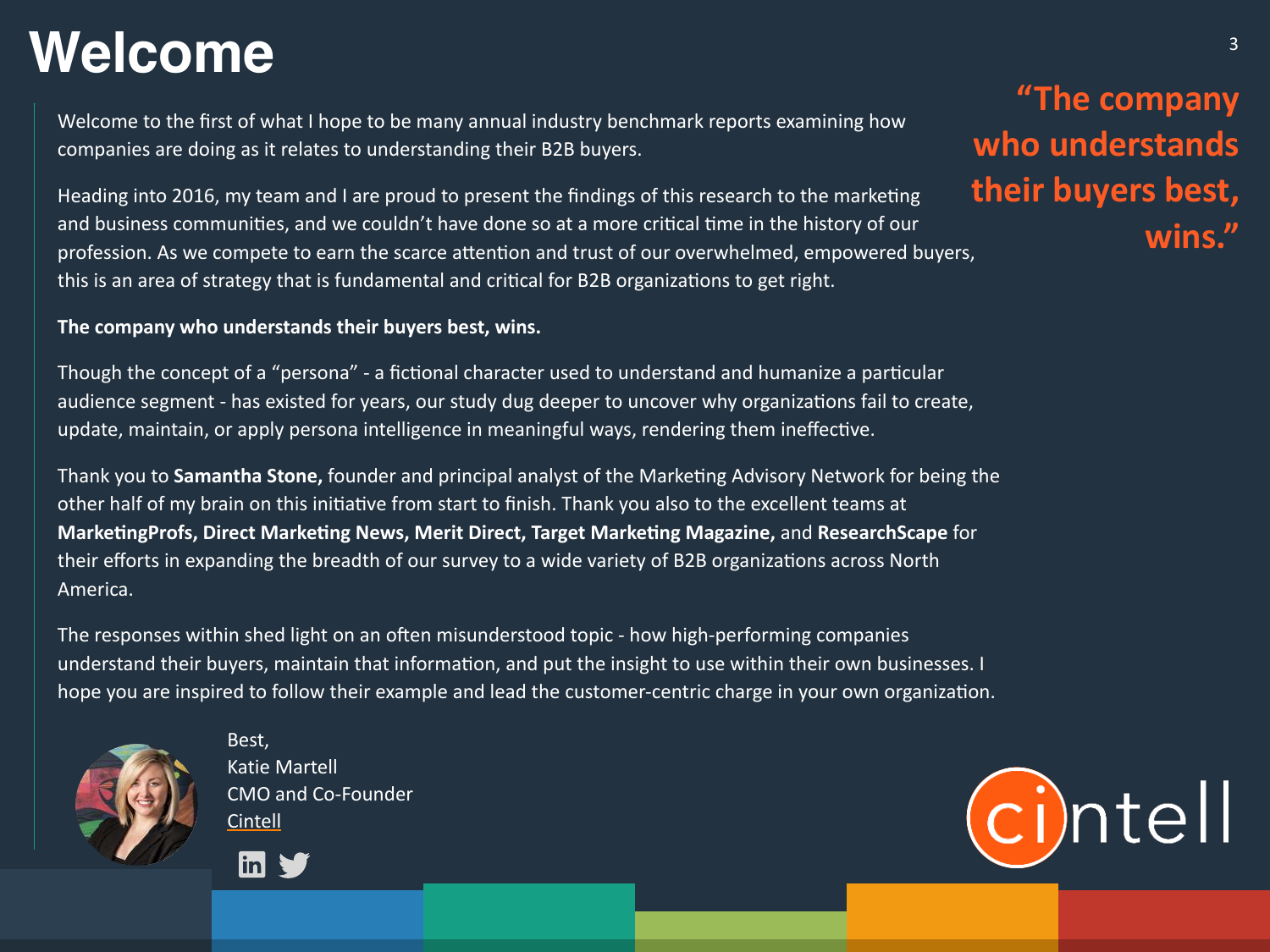### A note from Samantha:

There are some important things we know about Personas.

They are hard work. They are hard work. They are hard work.

All kidding aside, for many B2B marketers persona marketing remains an ideal surrounded by a fair amount of mystery. Garnering buyer insights remains one of the most difficult jobs for modern day marketers. Yet, we know personas can add tremendous value to the organization. Luckily, there are proven methodologies for conducting and using qualitative and quantitative persona research to uncover these insights.

Teamed with Cintell, the Marketing Advisory Network led this persona benchmark study to uncover what's working for the most effective marketers. By breaking out the practices of those reporting that they exceeded, met or missed revenue and lead goals in the last 12 months we uncover insightful truths about the state of buyer personas and insights into persona marketing.

The results provide a clear roadmap for implementing best practices in 2016.



-‐ 
 **Samantha 
 Stone** Founder and Principal Analyst, The Marketing Advisory Network

"By studying the practices of B2B marketers that are **exceeding revenue** and lead goals, a clear roadmap for **implementing personas emerges."**

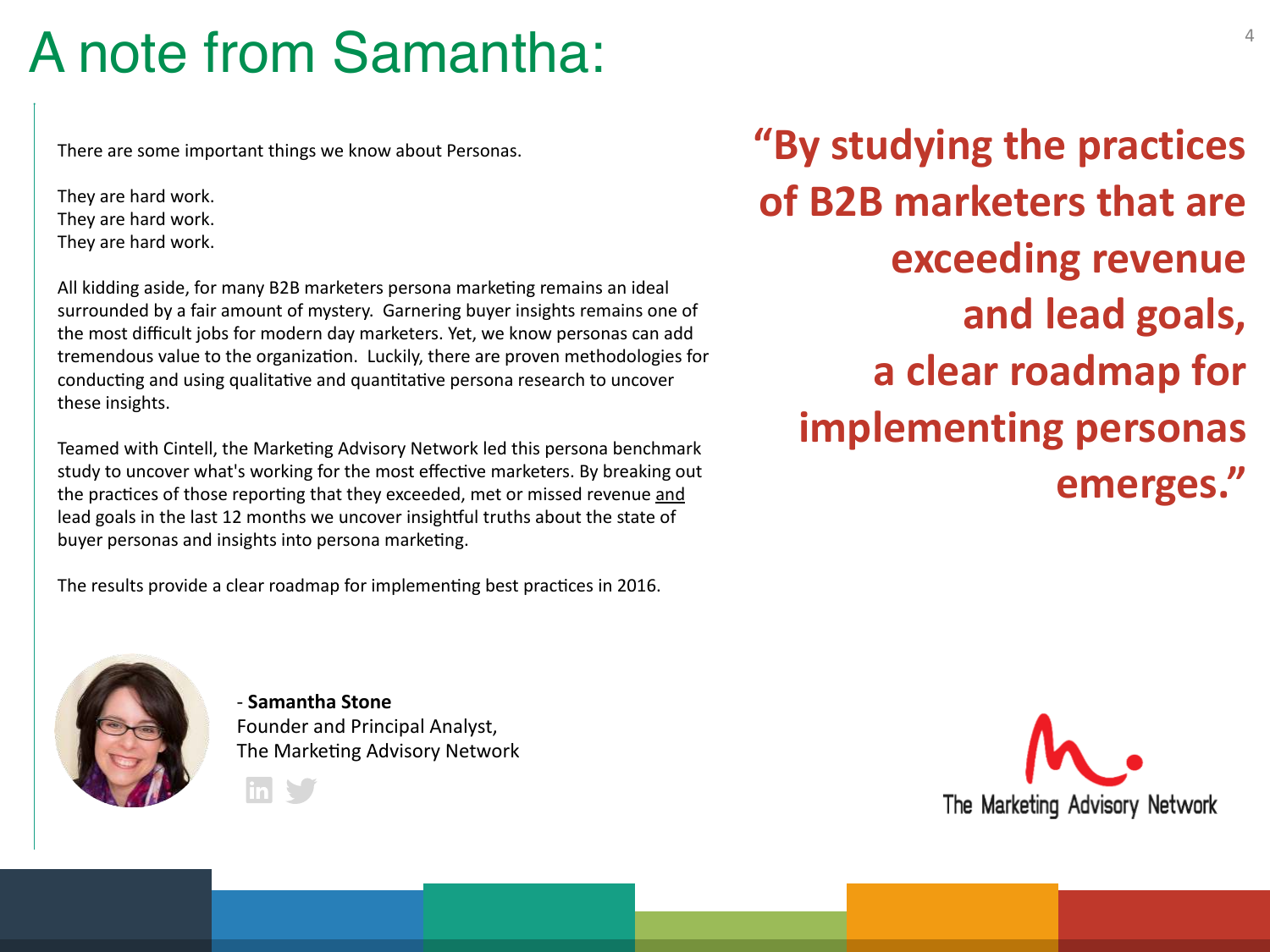### **Methodology**

Behind the scenes of the benchmark study.



These respondents represented companies of all sizes from fewer than 25 employees to over 5,000. 

among other criteria. We then correlated the resulting insights within these performance 
 segments.

partners at MarketingProfs, Direct Marketing News, Merit Direct, Target Marketing Magazine, and ResearchScape.

Product/Solutions 
 Marketing Manager, Director/Manager of Lead Generation, and Director of Communications. 

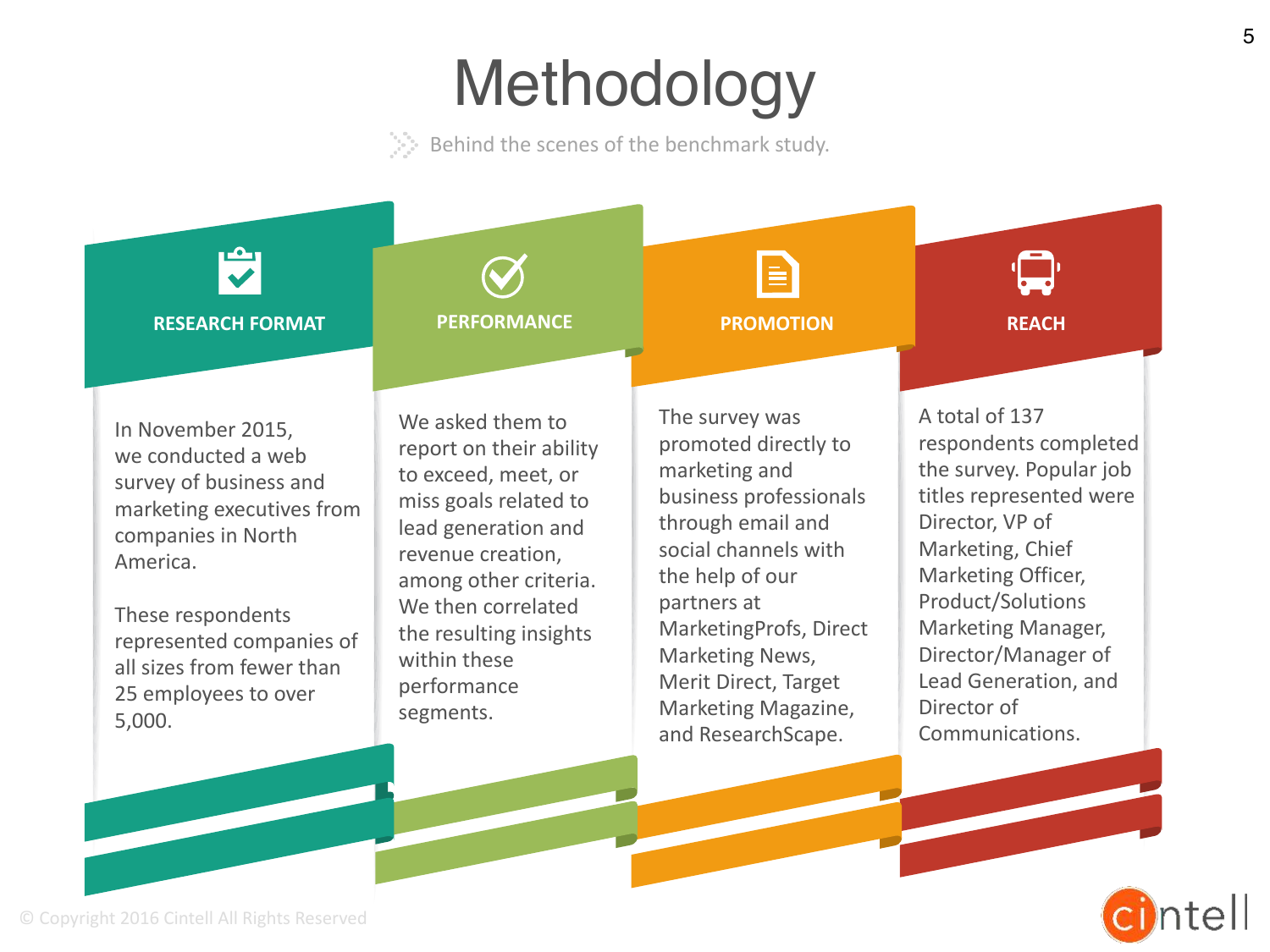# **Outline**

In this report we looked at three core functions related to personas and understanding buyers.

- 1. Creating personas
- 2. Maintaining personas
- 3. Putting insights to use

 $\gg$  Across the board, results indicate that organizations who exceed revenue and lead goals are **more effective at** creating, using, and consistently maintaining **personas** than companies who miss lead and revenue targets.



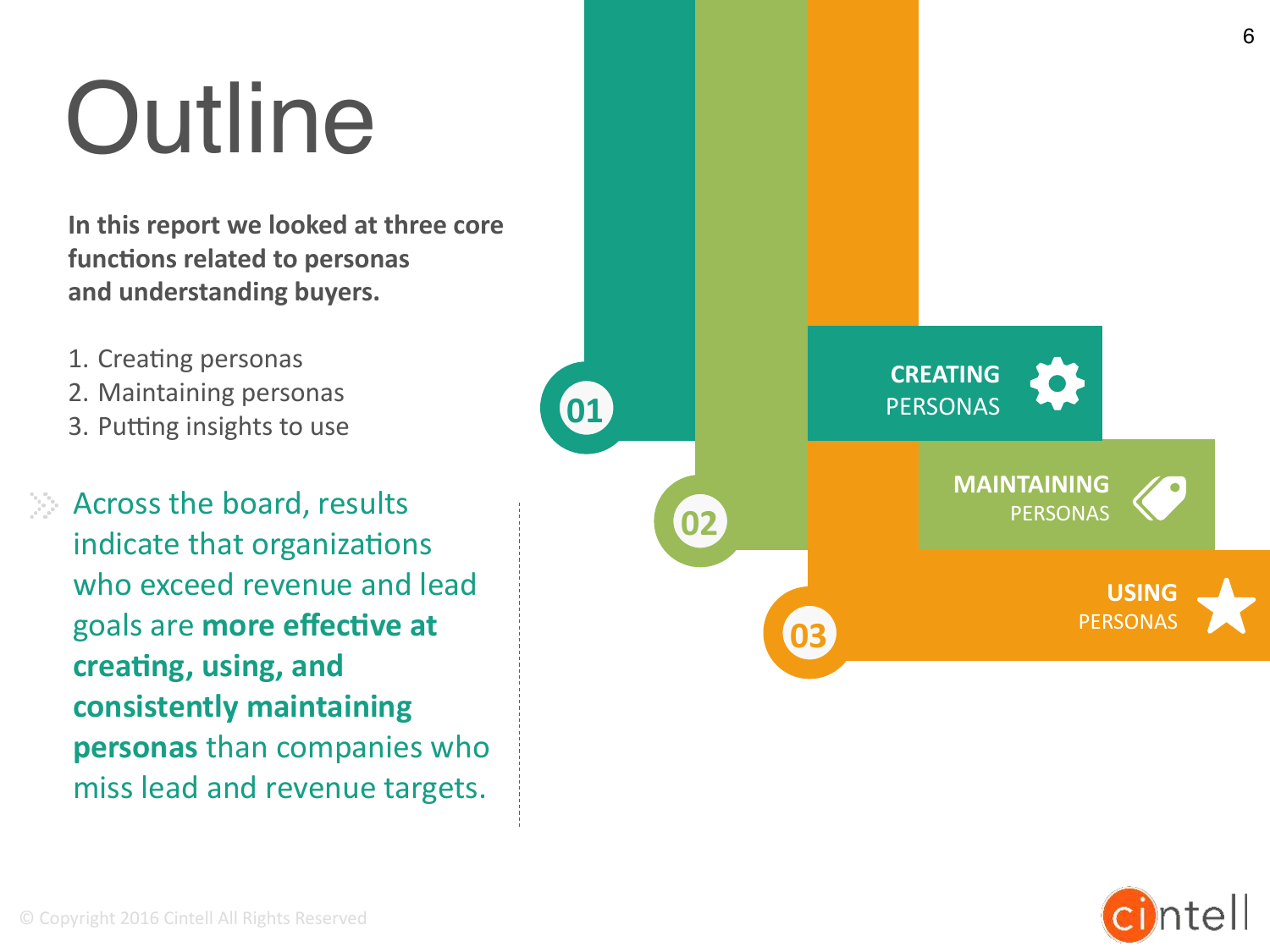# Contents:

- Top Challenges page 8
- Creating & Documenting page 9
- **Maintaining Personas** page 10
- Sources of Persona Data Page 12
- Persona Attributes Page 15
- **Internal Resources** Page 19
- **Using Personas** Page 21
- **Summary** Page 27



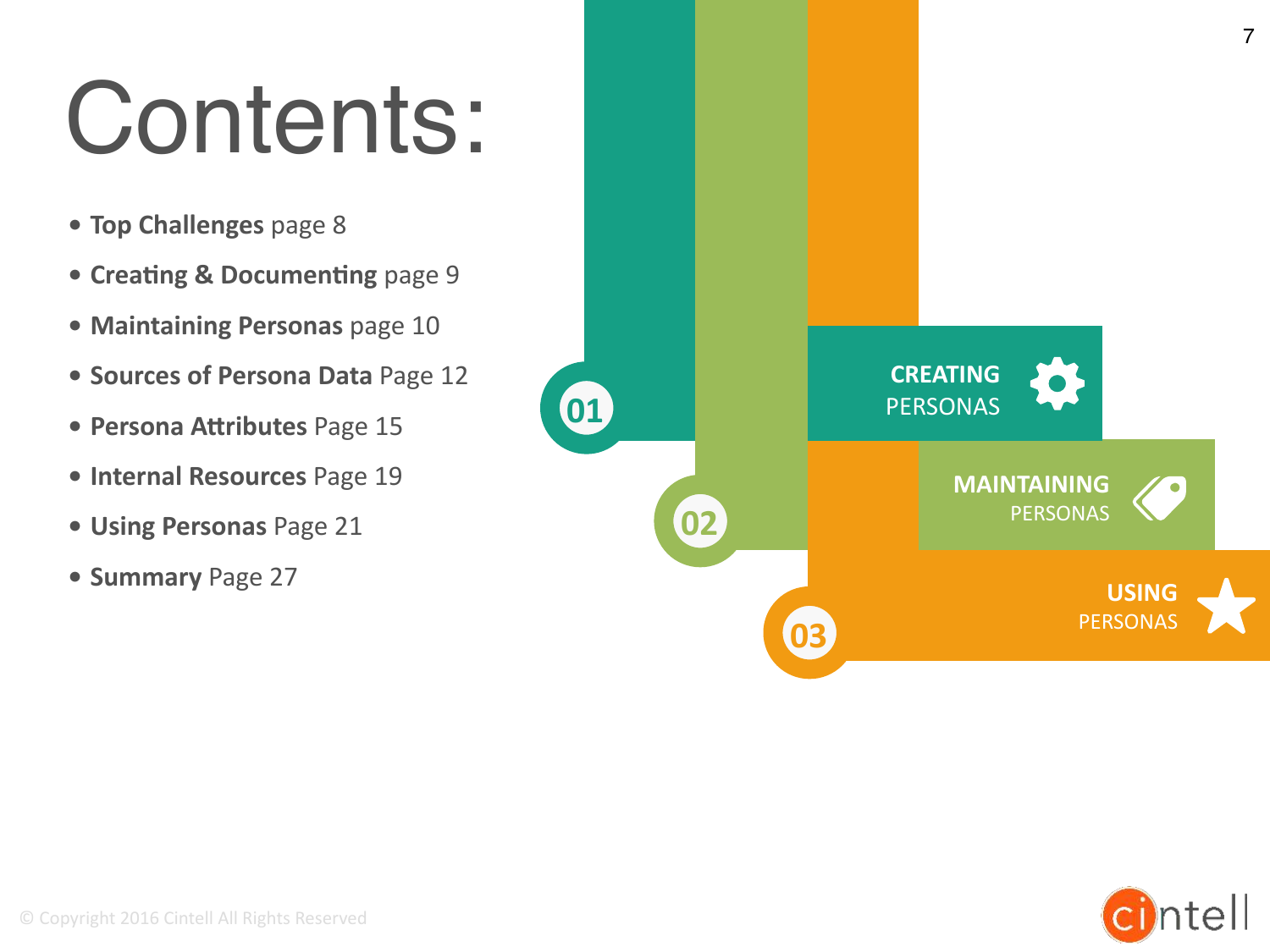## **Top Challenges**

We sought to understand what factors challenge marketers from building and using personas effectively. Responses ranged from internal struggles, like getting the organization as a whole to value personas, the most commonly faced issue, to more tactical issues such as validating persona insights with quantitative measures.



#### **Top four challenges:**

1. Getting the organization as a whole to value personas

2. Validating persona insights with quantitative measures

3. Training teams how to leverage personas in their day-to-day work

4. Finding third-party data to support persona creation

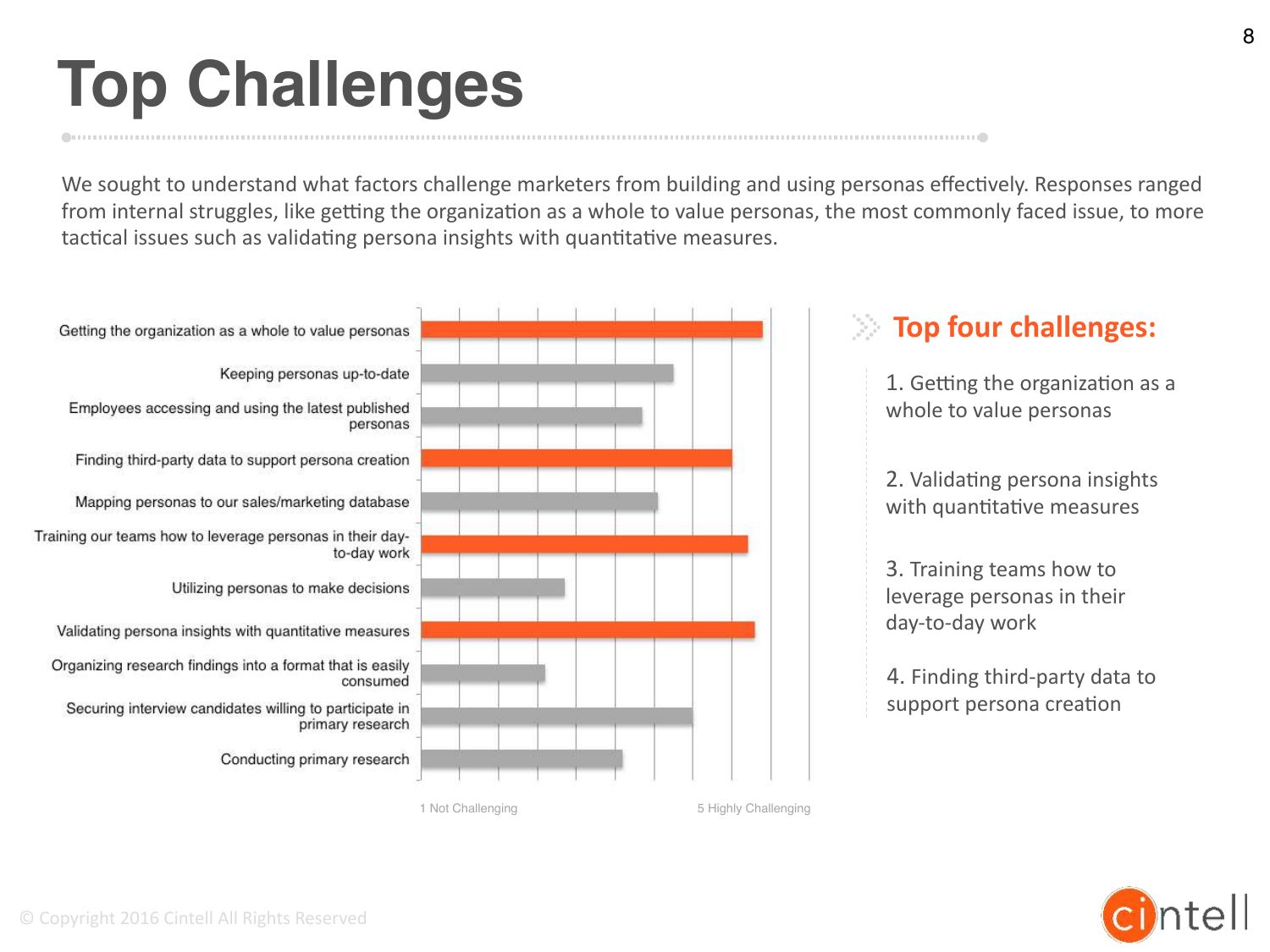## **Creating & Documenting Personas**

Companies who exceed lead and revenue goals are over twice as likely to create personas than companies who miss these goals.

They are also over twice as likely to formally document personas than companies who



underperform in these areas. The manning of companies who exceed revenue and lead goals have documented personas vs. 37% who simply meet goals and 26% who miss them.

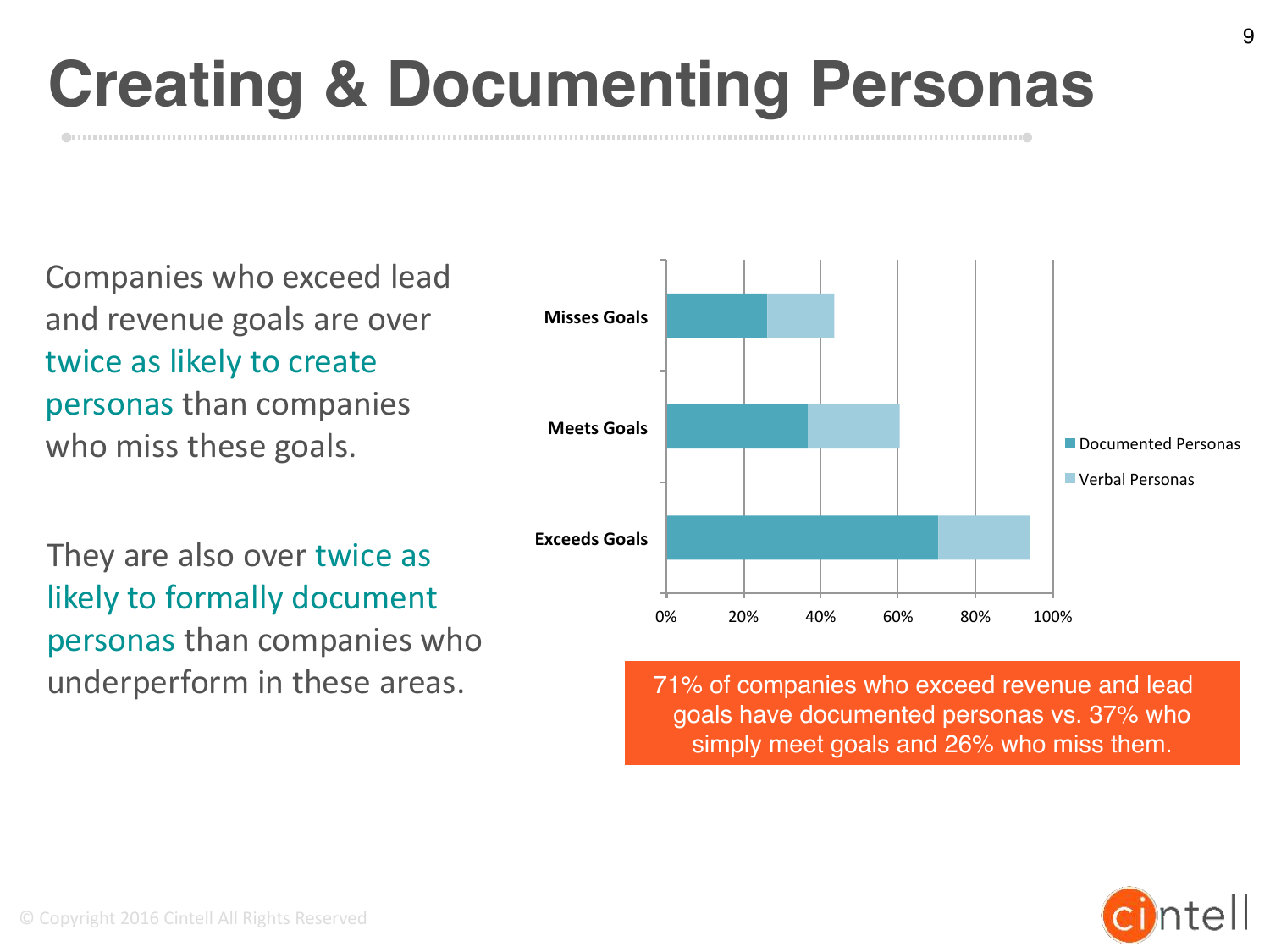## **Maintaining Personas**

As the worlds of our buyers change and evolve, personas can become stale and out-of-date. We studied how frequently respondents are able to refresh and update personas on an ongoing basis to reflect these changes, whether regulatory (new laws), economic, evolution of technology, shifting priorities, or other changes.

We found that companies who exceed their lead and revenue goals were far more likely (7.4X) to have updated their personas within the last 6 months of taking our survey than their underperforming counterparts.

With so much changing in the world of our buyers, it's no surprise to see such a startling difference between companies who miss and exceed their goals.

What's more, 47.1% of companies who exceed revenue goals report themselves to be *consistently effective* at maintaining personas, compared to only 13.0% of companies who fell short of these goals.



64.7% of companies who exceed lead and revenue goals have updated their personas within the last 6 months, compared to only 8.7% of companies who have missed lead and revenue goals, and 18.4% of companies who simply meet lead and revenue goals.

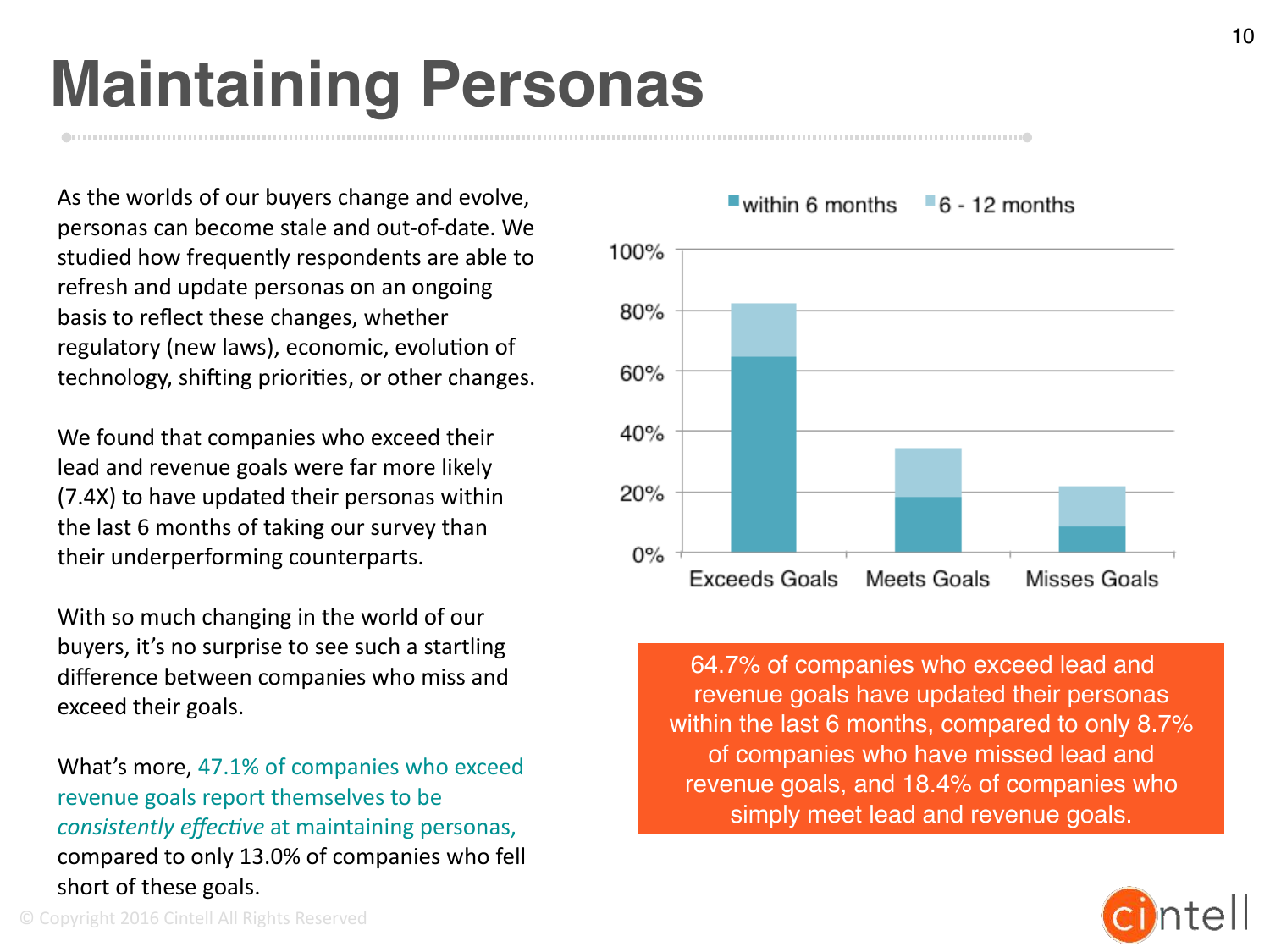**Companies that exceeded lead and revenue goals were 7.4X as likely to have updated their personas in the last 6 months than those who have missed these targets.** 

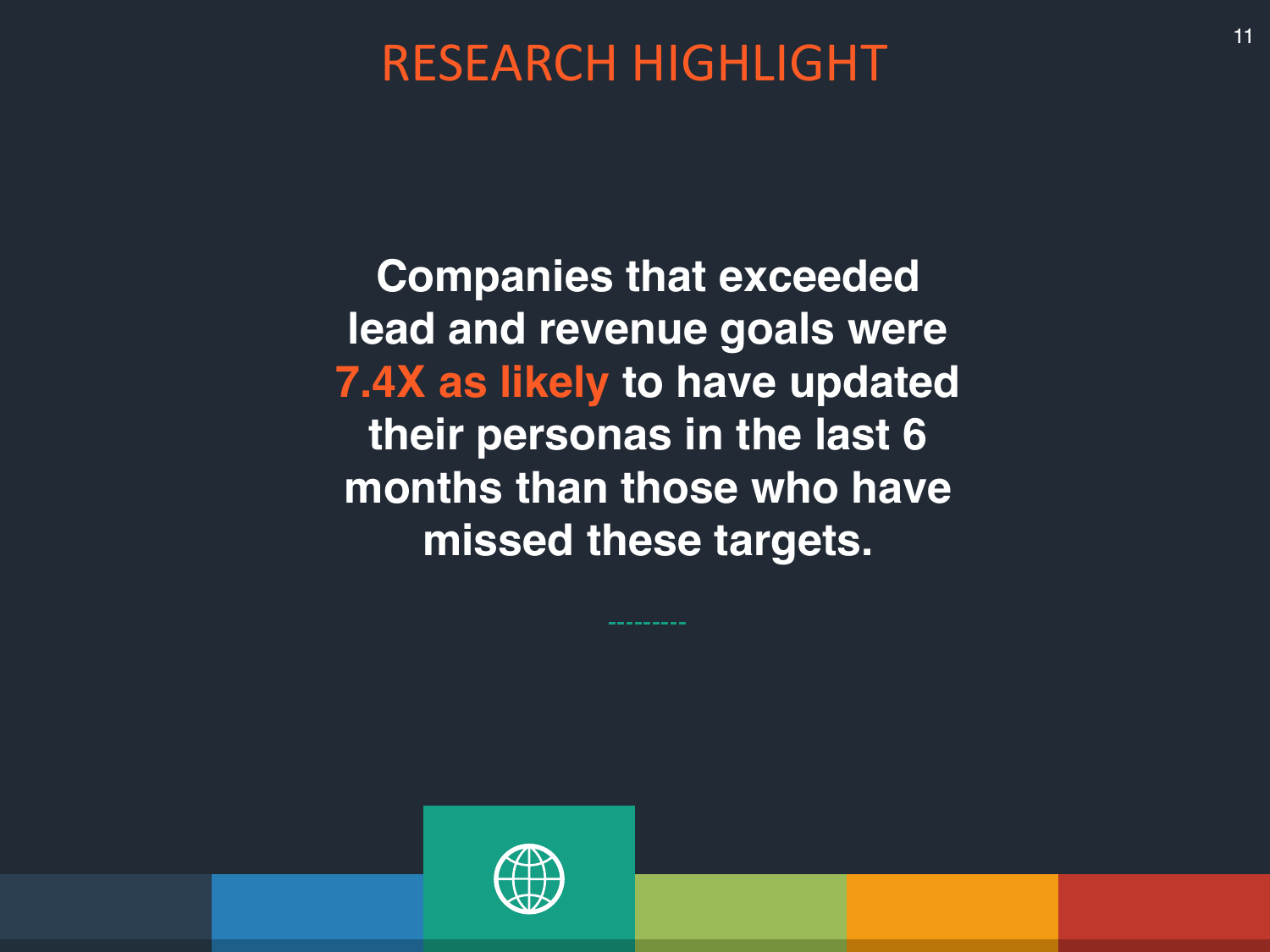## **Sources of Persona Data**

There are multiple sources of intelligence available to marketers to aid in the creation of personas. We found one clear commonality of companies who exceed their goals - variety.

High-performing companies use a variety of methods to compile insights about their buyers, while their underperforming counterparts reported using fewer sources of data.

For companies who exceed revenue goals, the top five sources of persona insights **include:**

- 1. Conducting qualitative interviews (both customers and non-customers) 82.4%
- 2. Interviewing the executive team 70.6%
- 3. Interviewing sales people 58.8%
- 4. Reviewing CRM/MA data 52.9%
- 5. Interviewing customer success teams 52.9%

Organizations who exceed revenue and lead goals use **far more** research mechanisms than those that simply meet or miss their goals.

|                                                         | Exceeds Goals | Meets Goals | Misses Goals |  |
|---------------------------------------------------------|---------------|-------------|--------------|--|
| Qualitative interviews (both customer & non-customer)   | 82.4%         | 31.6%       | 30.4%        |  |
| Review CRM/MA data                                      | 52.9%         | 23.7%       | 8.7%         |  |
| Interview customer success                              | 52.9%         | 21.1%       | 0.0%         |  |
| Interview executive team                                | 70.6%         | 28.9%       | 13.0%        |  |
| Surveys                                                 | 23.5%         | 13.2%       | 17.4%        |  |
| Interview non-customers                                 | 58.3%         | 15.8%       | 13.0%        |  |
| Interview customers but not for personas                | 47.1%         | 15.8%       | 8.7%         |  |
| Competitive websites                                    | 47.1%         | 36.8%       | 21.7%        |  |
| ■ Qualitative interviews customers specific to personas | 64.7%         | 18.4%       | 21.7%        |  |
| Read external studies                                   | 41.2%         | 28.9%       | 17.4%        |  |
| Interview sales people                                  | 58.8%         | 36.8%       | 17.4%        |  |

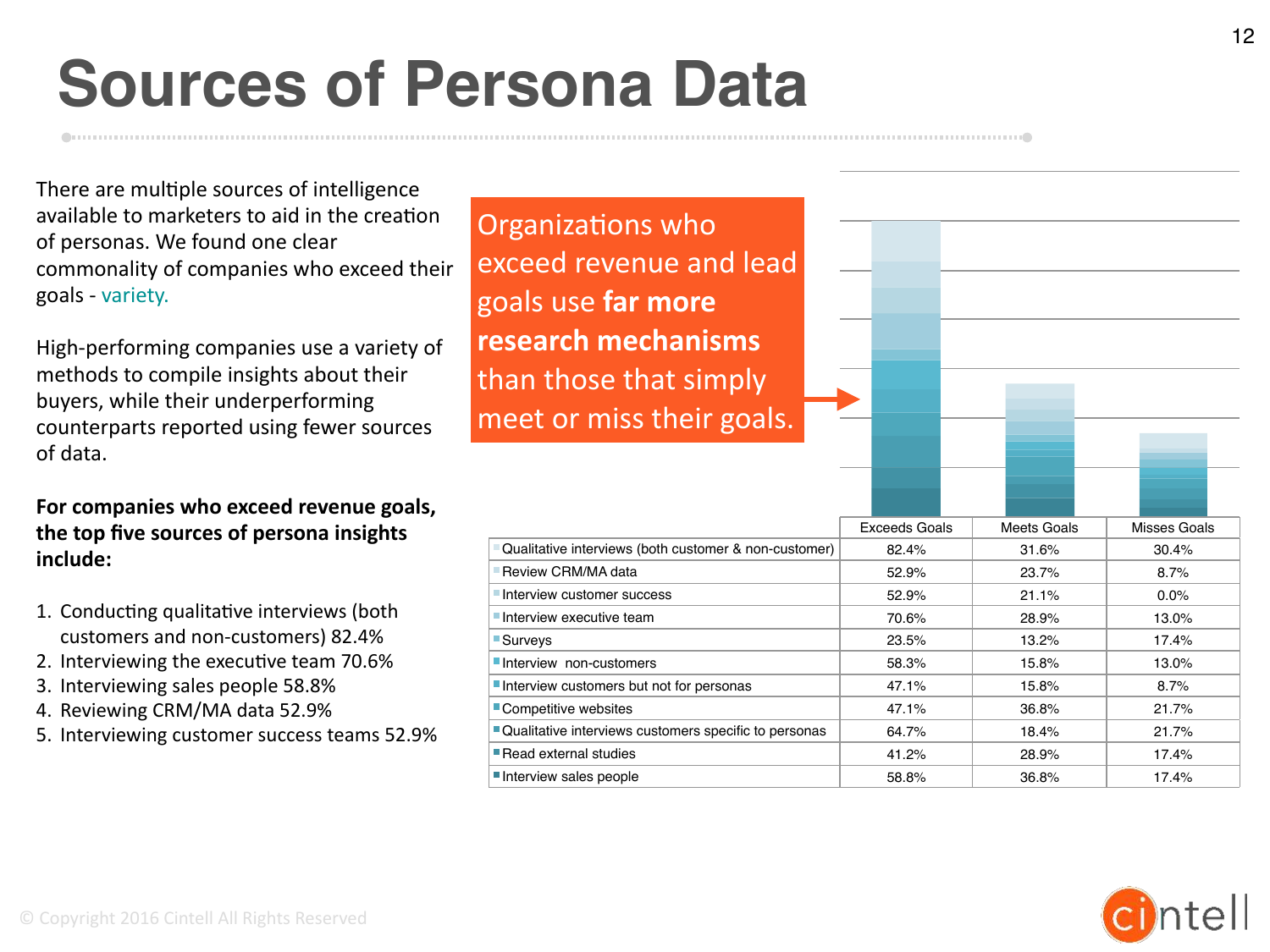## **Qualitative Interviews**

The strongest indicator of success in the persona creation process was the use of qualitative persona interviews.

82.4% of respondents who exceed revenue and lead goals reported conducted qualitative interviews to create personas compared with just 31.6% for those that met goals and 30.4% for those that missed goals.

Interviewing real buyers (both potential and existing) challenges assumptions, corrects bias, and informs persona insights from the perspective of the real-world. As our study correlates, this is the most important component of building personas.

70% of companies who missed revenue and lead goals **did not** conduct qualitative persona interviews.

#### **Use of qualitative interviews (both customer & non-customer)**





**Related resource: [Get your interview groove on with](http://cintell.net/buyer-persona-interview-guide)  the Ultimate Guide to Conducting Insightful Persona Interviews** 

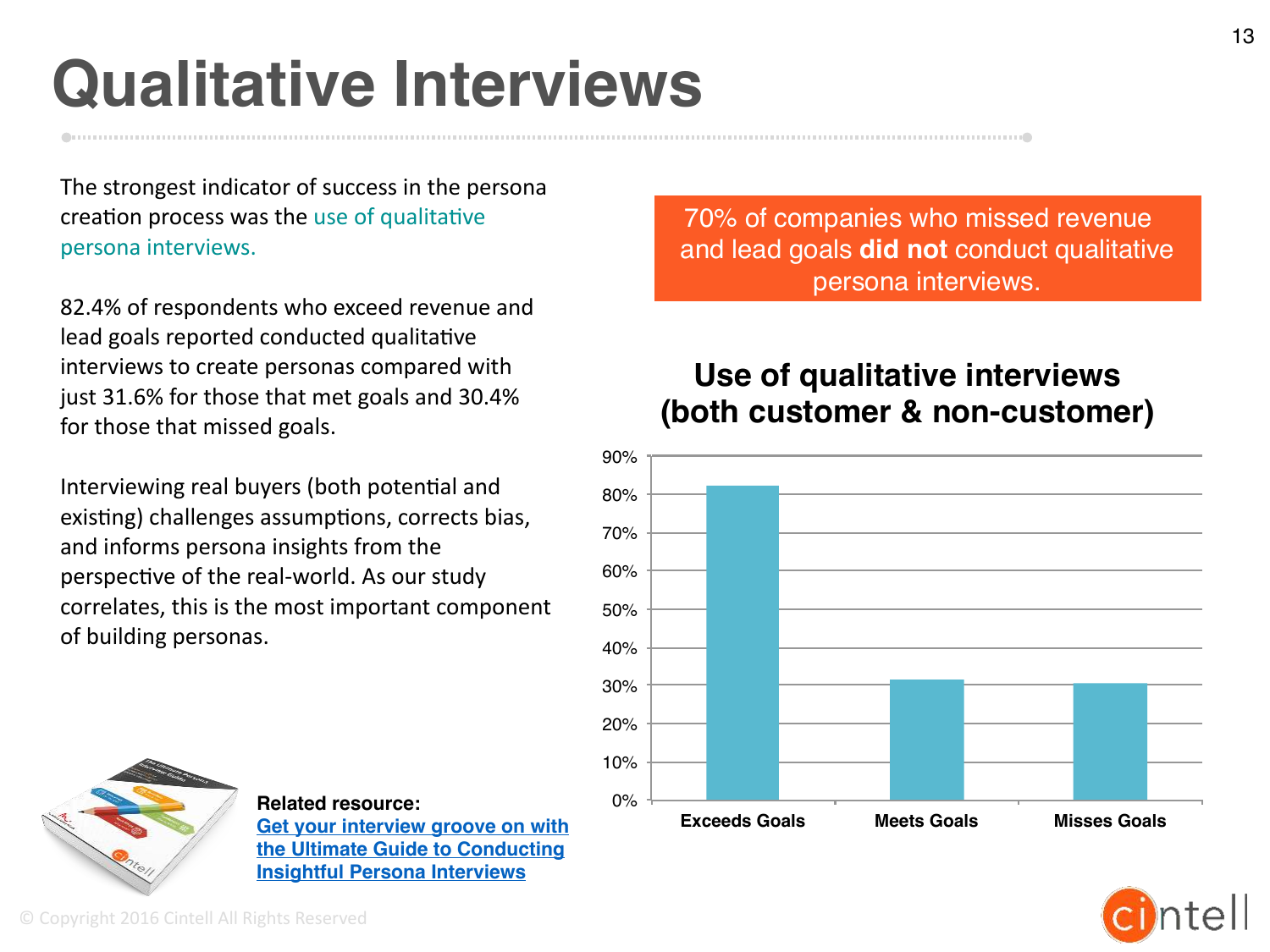**70% of companies who missed revenue and lead goals did not conduct qualitative persona interviews.** 

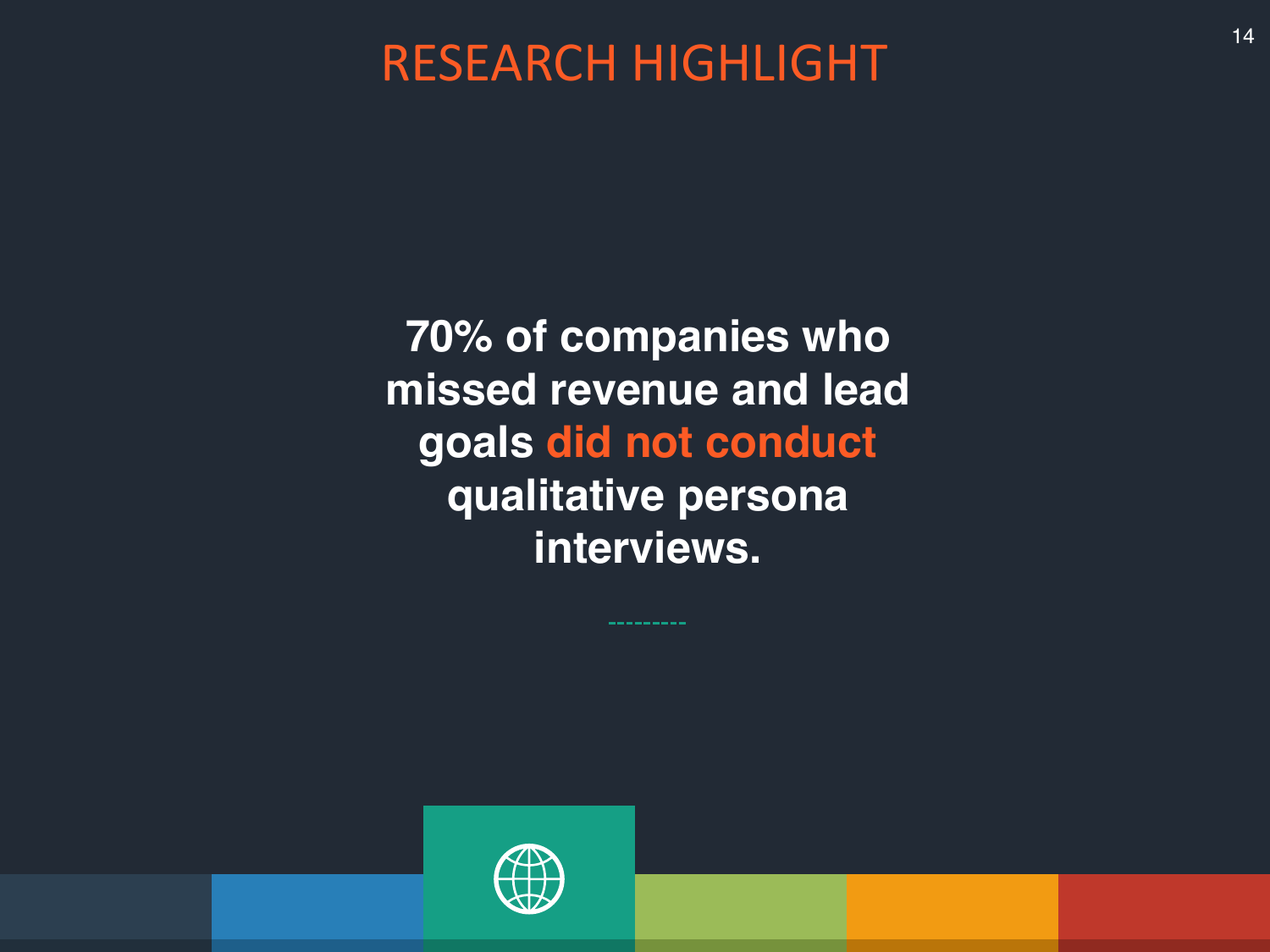## **What Data is Included in Personas?**

The study showed that effectively understanding buyers involves learning much more than their job titles or other demographic segmentation information.

Including organizational goals & priorities, drivers and motivators, fears and challenges and buying process information are equally important. 

**Green indicates the top** attribute in each performance **segment.**

| <b>Included in personas</b>                  | <b>Exceeds Goals</b> | <b>Meets Goals</b> | <b>Misses Goals</b> |
|----------------------------------------------|----------------------|--------------------|---------------------|
| <b>Demographic information</b>               | 68.8%                | 60.9%              | 90%                 |
| Role in buying process                       | 87.5%                | 69.6%              | 80.0%               |
| <b>Buying preferences</b>                    | 81.3%                | 60.9%              | 40.0%               |
| <b>Hobbies &amp; interests</b>               | 37.5%                | 26.1%              | 50.0%               |
| <b>Organizational goals &amp; priorities</b> | 75.0%                | 56.5%              | 50.0%               |
| <b>Drivers &amp; motivators</b>              | 93.8%                | 47.8%              | 40.0%               |
| <b>Fears &amp; challenges</b>                | 87.5%                | 56.5%              | 50.0%               |
| <b>Associations</b>                          | 37.5%                | 8.7%               | 20.0%               |
| <b>Content topic preferences</b>             | 37.5%                | 17.4%              | 20.0%               |
| <b>Kpi/success metrics</b>                   | 43.8%                | 30.4%              | 30.0%               |
| <b>Personality traits</b>                    | 43.8%                | 34.8%              | 40.0%               |

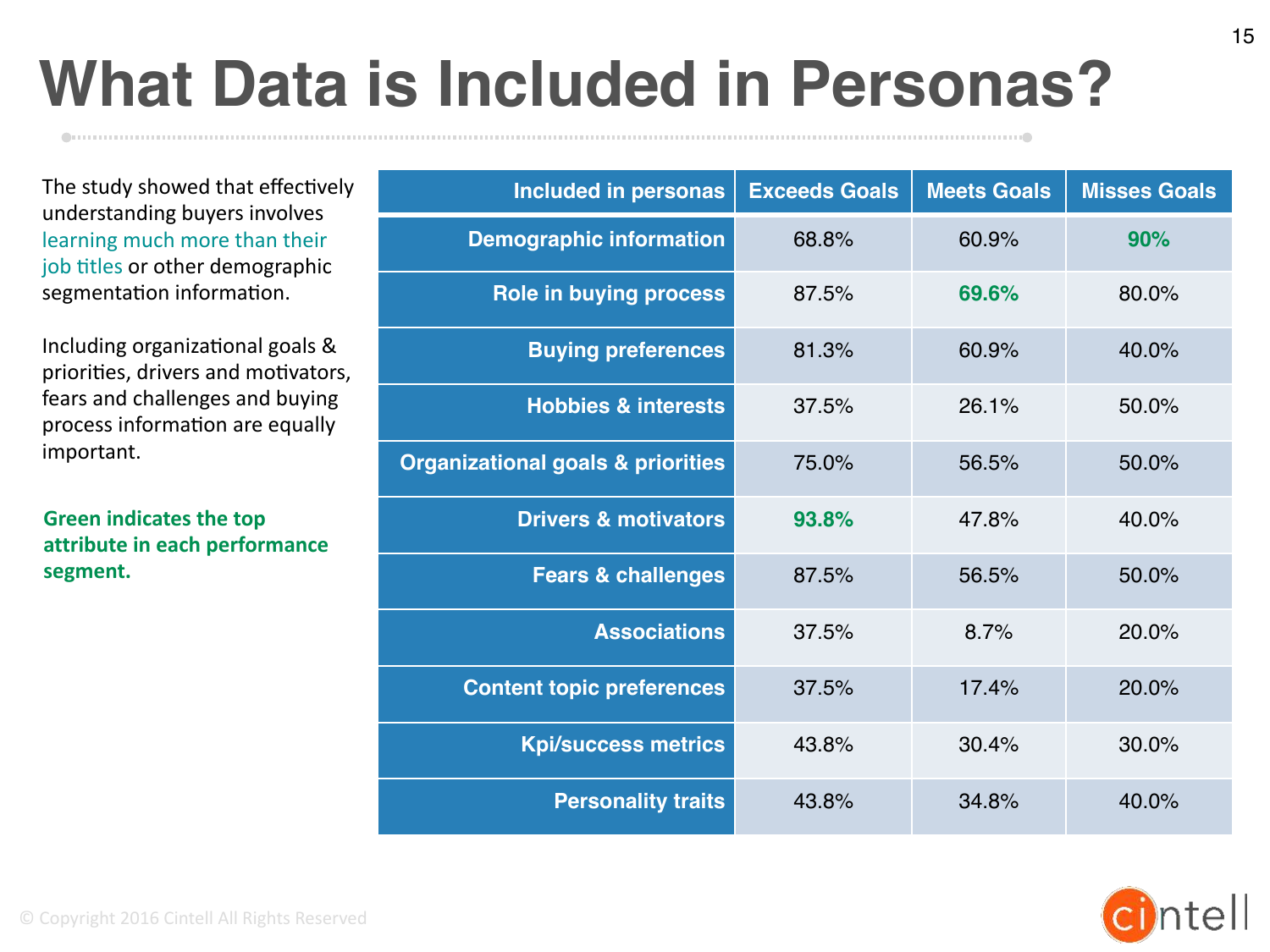## **Habits of High-Performing Personas**

What do organizations who exceed lead and revenue targets include in their personas?

#### **Top 5 attributes included**

by organizations who exceed lead and revenue goals

| Drivers & motivators    | 93.8% |
|-------------------------|-------|
| Fears & challenges      | 87.5% |
| Role in buying process  | 87.5% |
| Organizational goals    | 75.0% |
| Demographic information | 68.8% |

#### **High-performing companies are:**

- 2.3X as likely to research the drivers and motivations of their buyers
- 1.6X as likely to understand the fears and challenges of their buyers
- 2.0X as likely to include the buying preferences of their personas

than companies who miss revenue and lead goals.



**Related resource: [Learn what goes into an actionable](http://cintell.net/intelligent-guide-to-buyer-personas)  persona with the Intelligent Guide to Buyer Personas by Ardath Albee**

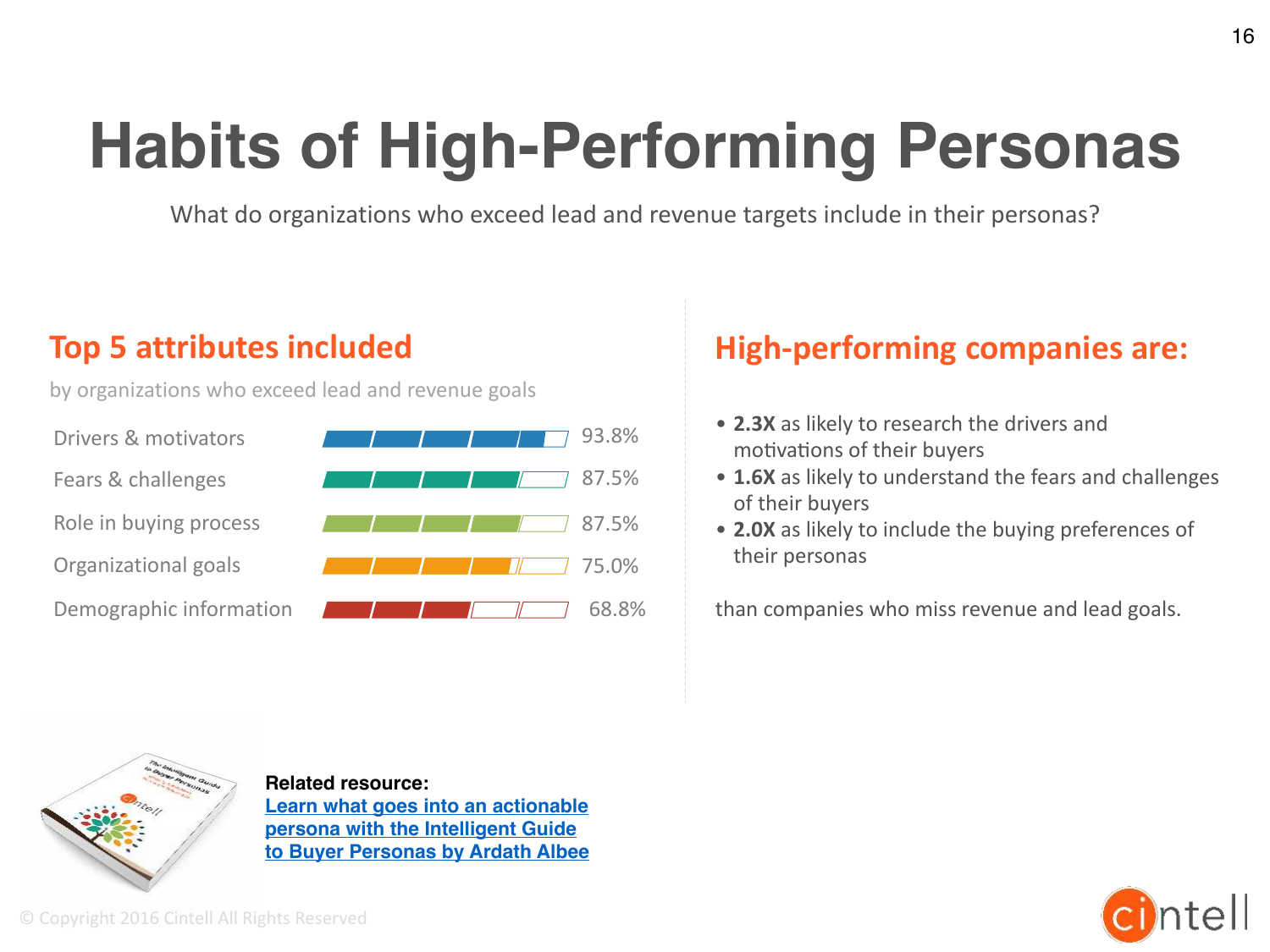**High performing companies were 2.3X as likely to research the drivers and motivations of their buyers.**

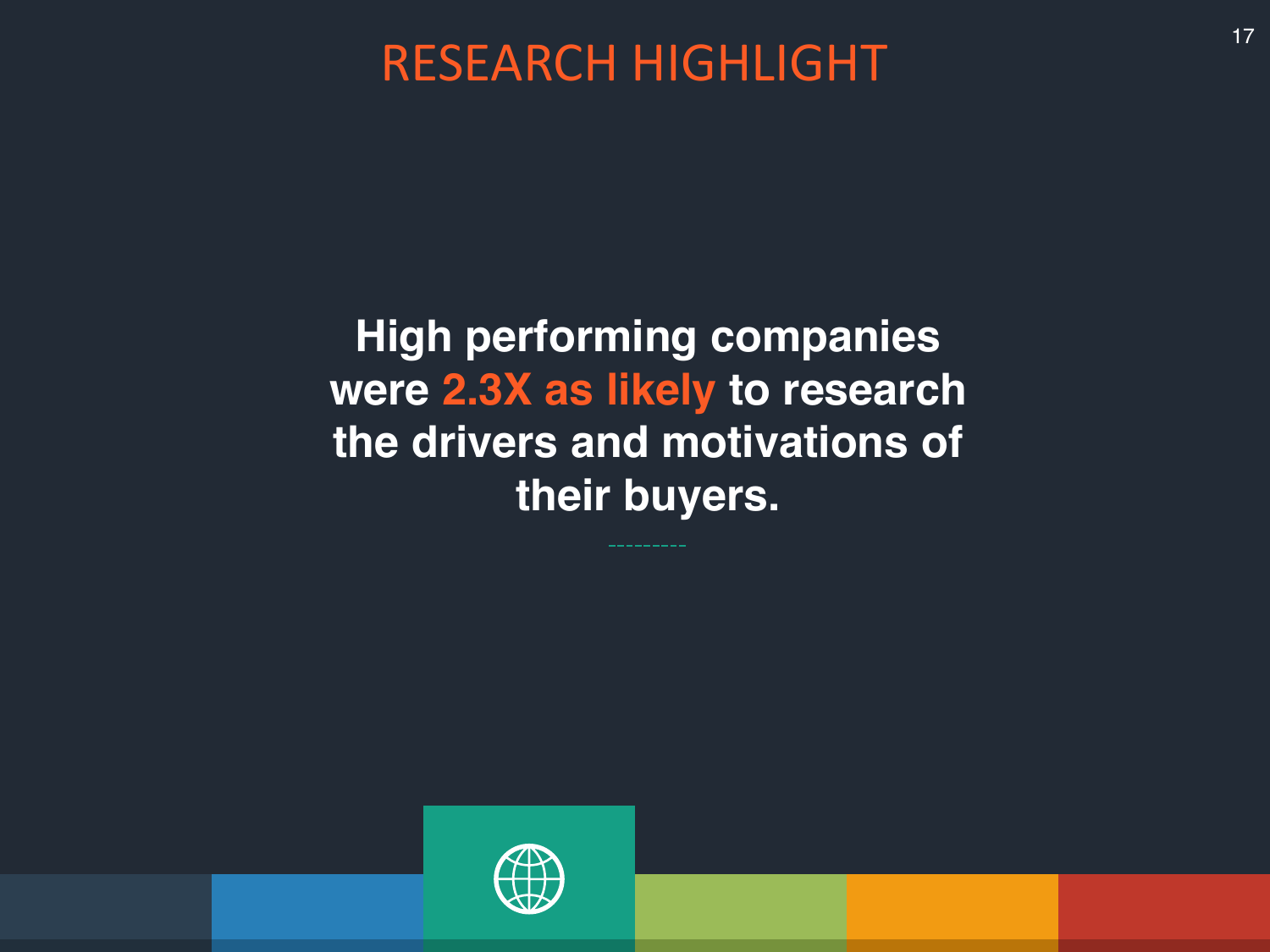## **The Buying Committee**

One area of improvement in our study was related to understanding the multiple individuals involved in a B2B purchase decision - the buying committee.

The best salespeople know that in order to close a deal, it's critical to articulate value according to the various needs and preferences of each of the stakeholders involved. Buyer personas can demystify this complexity, but our study found that of those respondents who do have personas, only **52.6% could account for the full buying committee.** 

Among companies who are missing lead and revenue targets, a full 70% are not able to account for the buying committee with their personas. There is clearly room to improve our use of personas to understand a full array of stakeholders. This is especially true for companies investing more time and attention on account-based marketing.

### 52.6% 47.40% **Do you account for the full buying committee?** Yes No

Among respondents who do have personas.

70% of companies who miss revenue and lead goals **do not** account for the full buying committee with their personas.

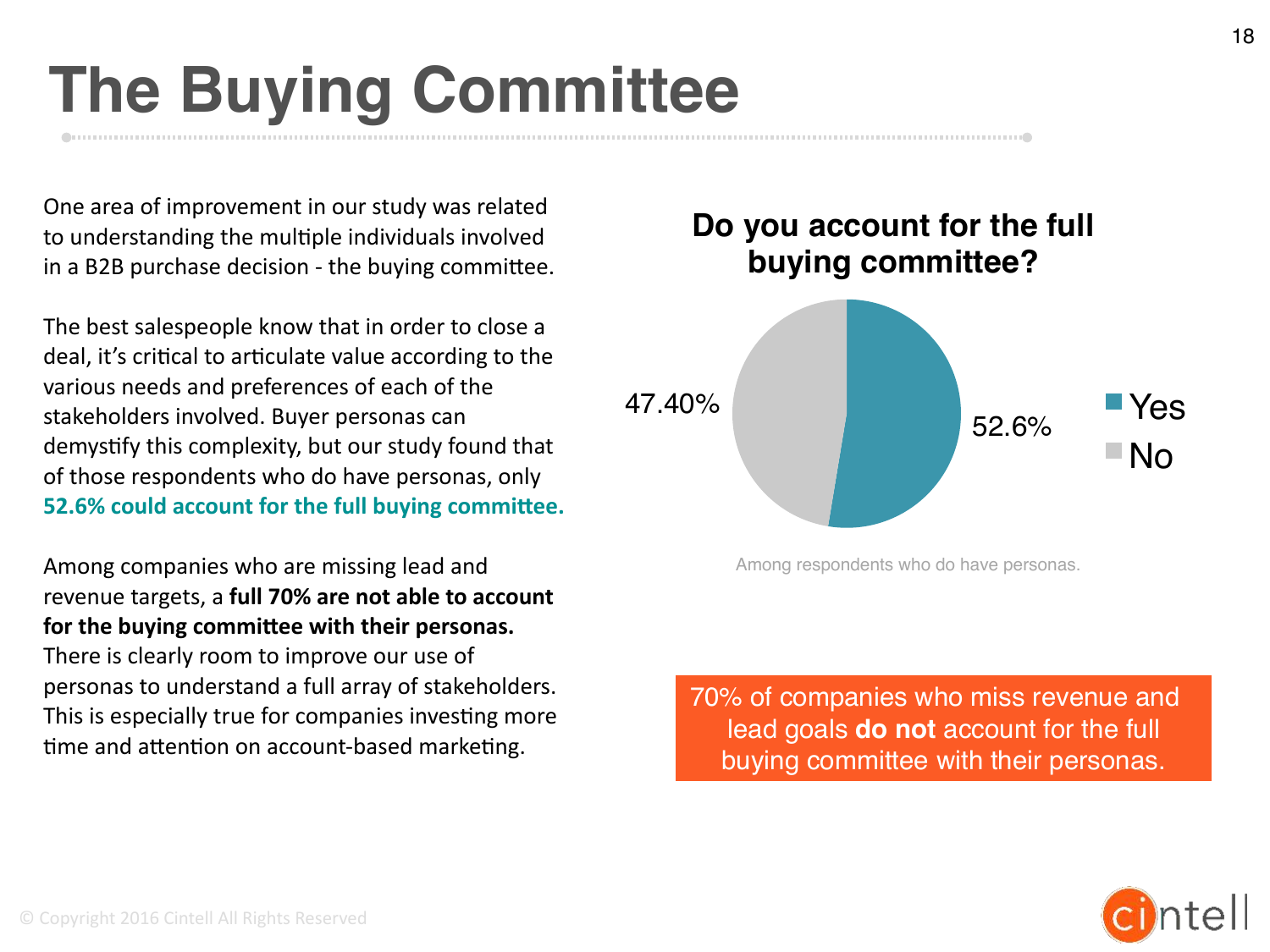## **Internal Resources**

Shockingly few organizations overall had a resource held accountable to create personas. For those who do have someone assigned, their primary job responsibility varied from product marketing to demand generation to everything in between.

**Companies who exceeded lead and revenue goals** were 3.8X as likely to have an accountable resource internally dedicated to personas.

Given the lack of dedicated resources it comes as no surprise that most organizations in our study don't have a budget specific to persona development. Yet, there are real costs associated with conducting, sharing and using research.

In our interview discussions it became evident budget is pulled from many places in the organization in an ad hoc fashion, something many marketers expressed as frustrating to quickly executing their persona plans.





#### **Has Dedicated Budget**



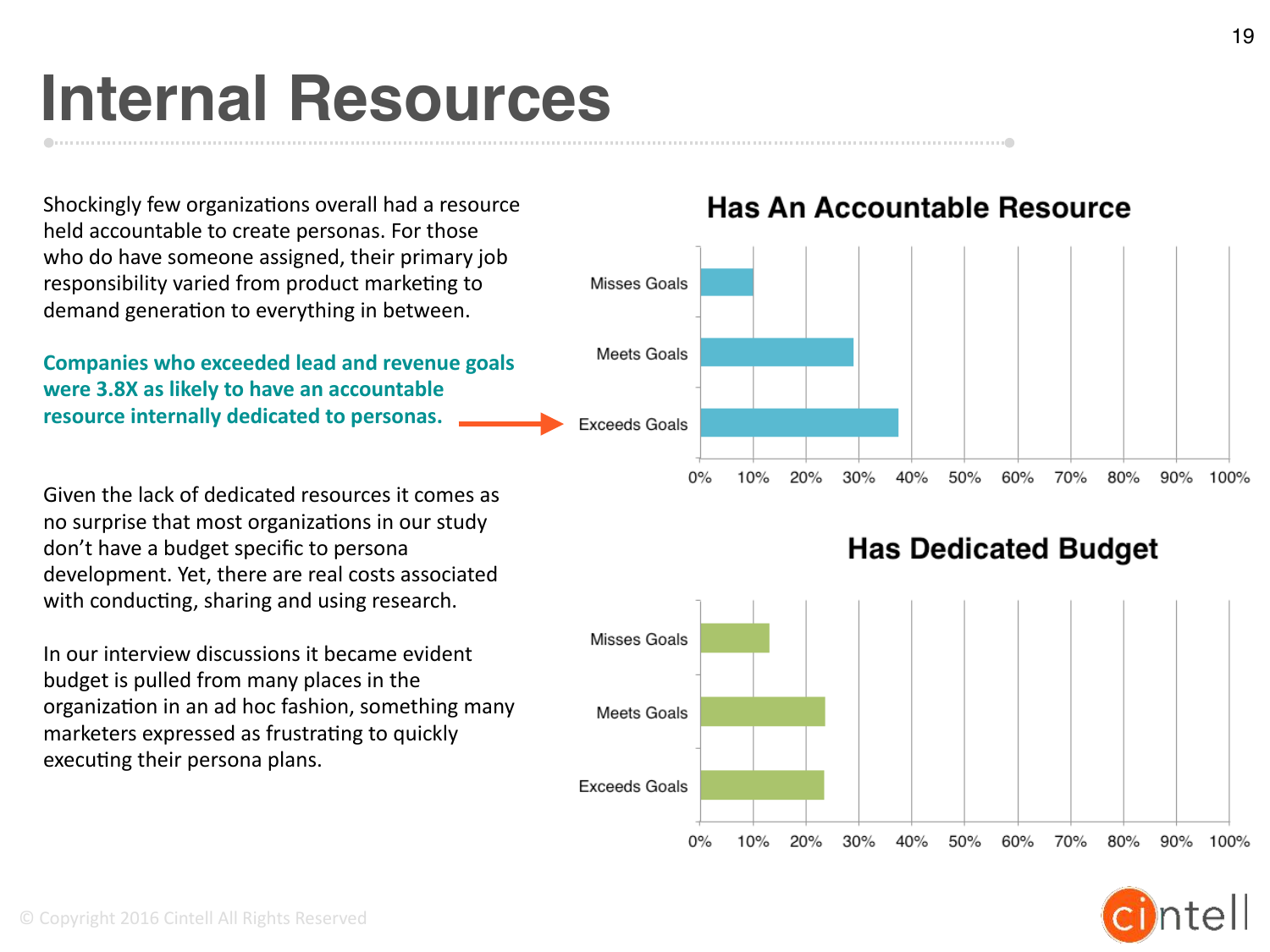**Companies who exceeded lead and revenue goals were 3.8X as likely to have an accountable resource internally dedicated to personas than those who missed these goals.** 

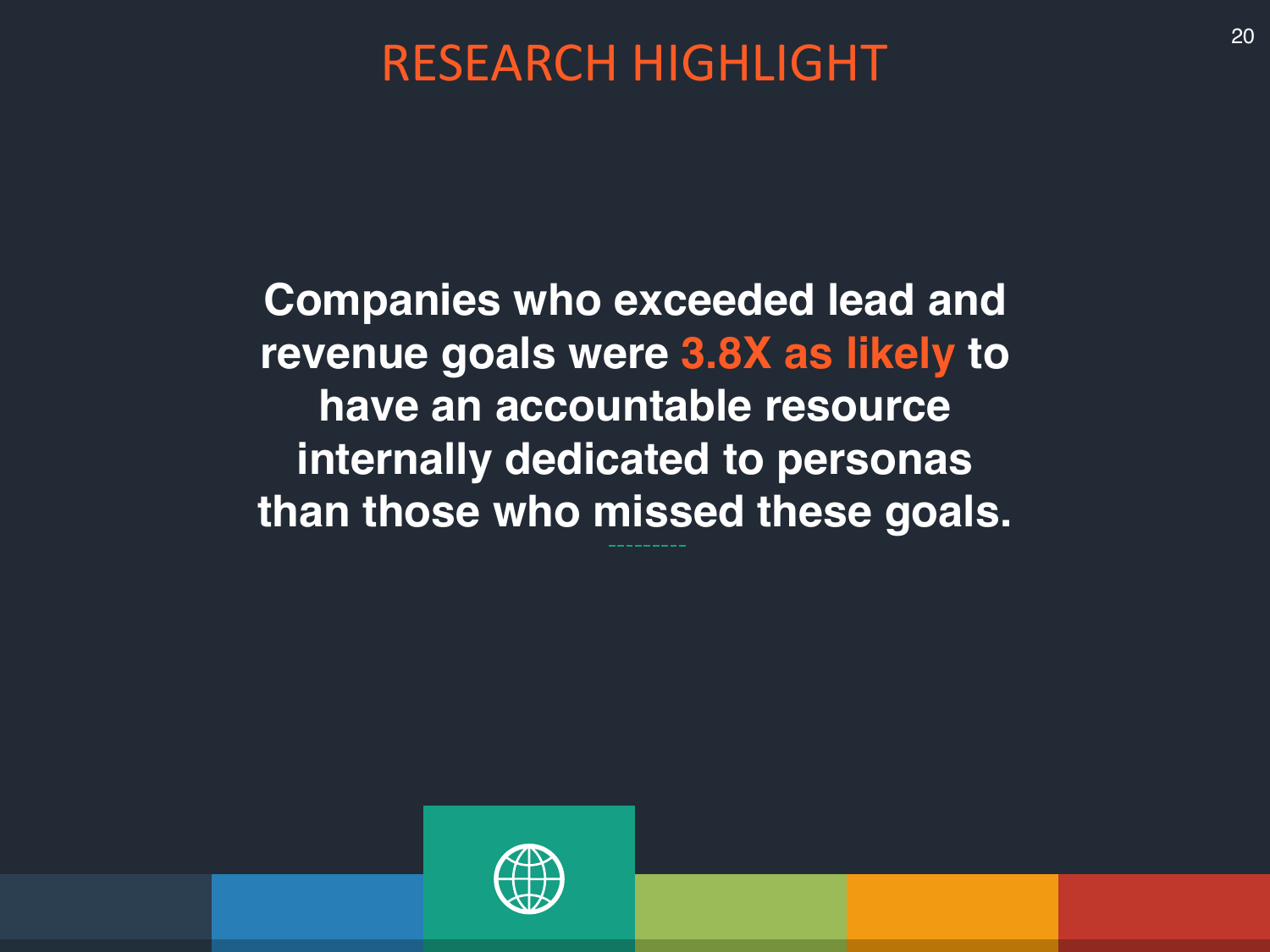## **Putting Persona Insights to Work**

Our study demonstrated that building personas takes a fair amount of effort. To maximize the return on this hard work, we sought to understand how participating organizations utilize persona insights to inform day-today operations.

You'll remember earlier in the report we revealed that the #1 challenge for B2B marketers related to personas is internal. Truly leveraging persona insights across the organization remains elusive for the majority of respondents in our survey.

What became clear, however, is that those who figure it out reap the benefits. **Companies who** meet or exceed revenue goals are 2.4X as likely to be effective or very effective at using personas than those who miss lead and revenue goals.



**Using Personas**

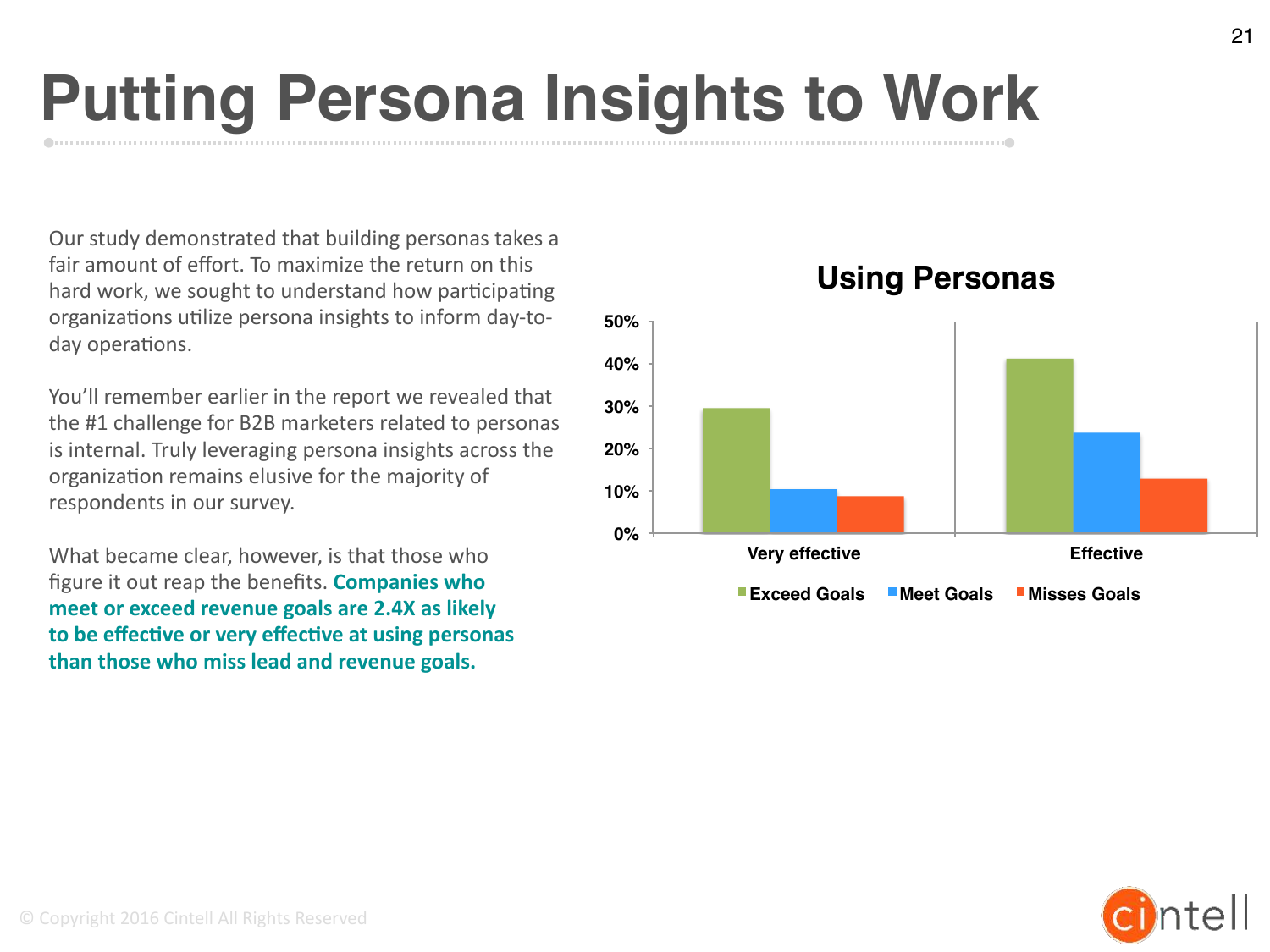### **How Personas Are Used**

The most common use of personas overall is by the content marketing team to use personas to guide messaging and tone of voice.

Companies that are more successful put personas to work in more places, helping them to exceed lead and revenue goals.

**In fact, companies who exceed lead and revenue goals are 2.4X as likely to use personas for demand generation than those who miss lead and revenue goals.**

Overall, only 12.8% of respondents reported using personas to train customer service and support teams to improve their interactions with clients. Yet, these functions touch customers every day. This represents an opportunity for even the best organizations to improve.

|                                              | <b>Exceeds Goals</b> | <b>Meets Goals</b> | <b>Misses Goals</b> |
|----------------------------------------------|----------------------|--------------------|---------------------|
| <b>Use personas for sales</b><br>training    | 52.9%                | 21.1%              | 30.4%               |
| Use personas for messaging                   | 58.8%                | 57.9%              | 39.1%               |
| Use personas for product<br>development      | 47.1%                | 28.9%              | 21.7%               |
| Use personas for support                     | 17.6%                | 10.5%              | 13.0%               |
| <b>Use personas for executives</b>           | 29.4%                | 23.7%              | 21.7%               |
| Use personas for designers                   | 47.1%                | 28.9%              | 4.3%                |
| <b>Use personas for demand</b><br>generation | 52.9%                | 34.2%              | 21.7%               |
| <b>Inform external agencies</b>              | 35.3%                | 13.2%              | 21.7%               |

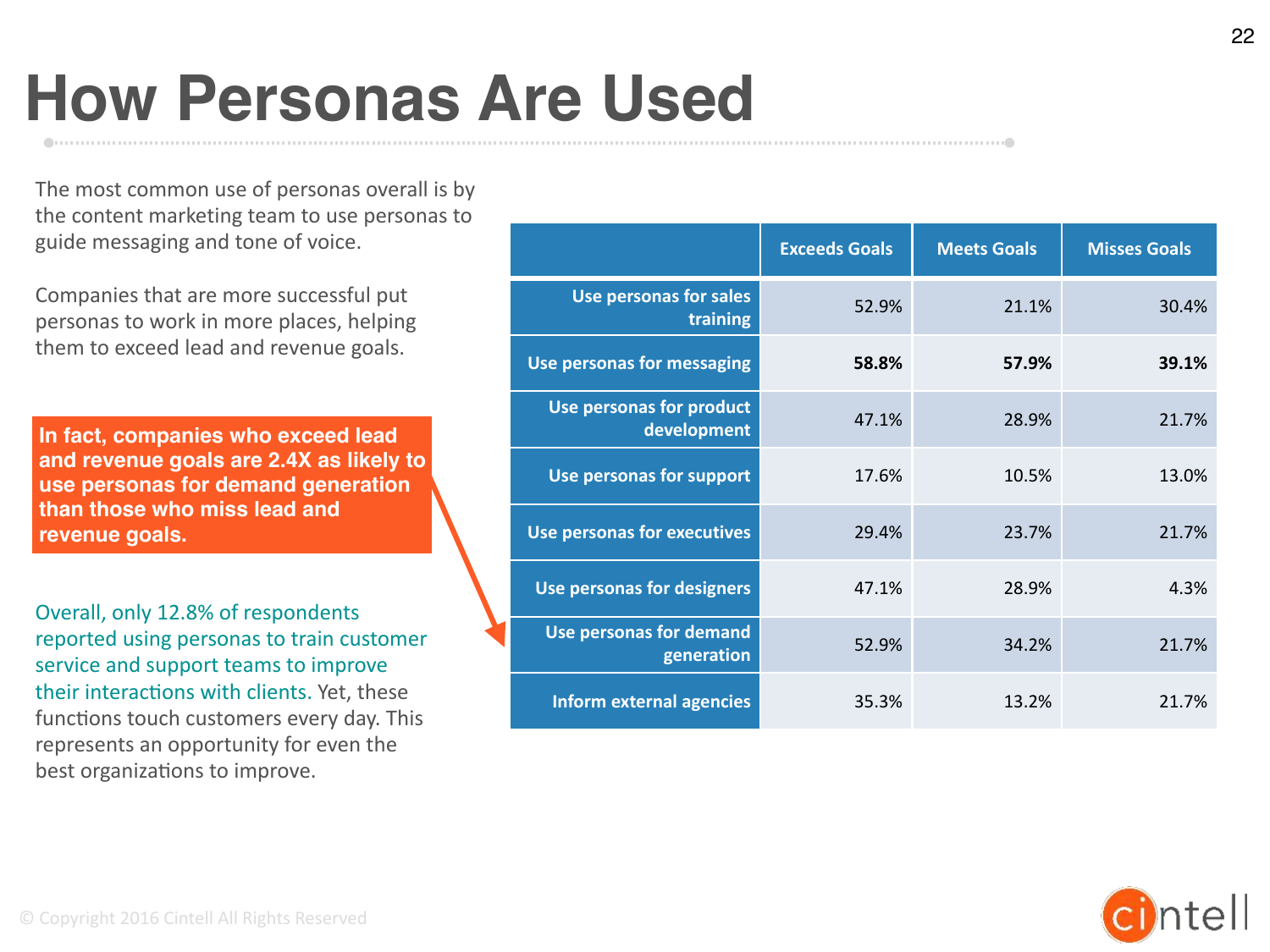**Companies who exceeded lead and revenue goals were 2.4X as likely to use personas for demand generation than those who missed lead and revenue goals.**

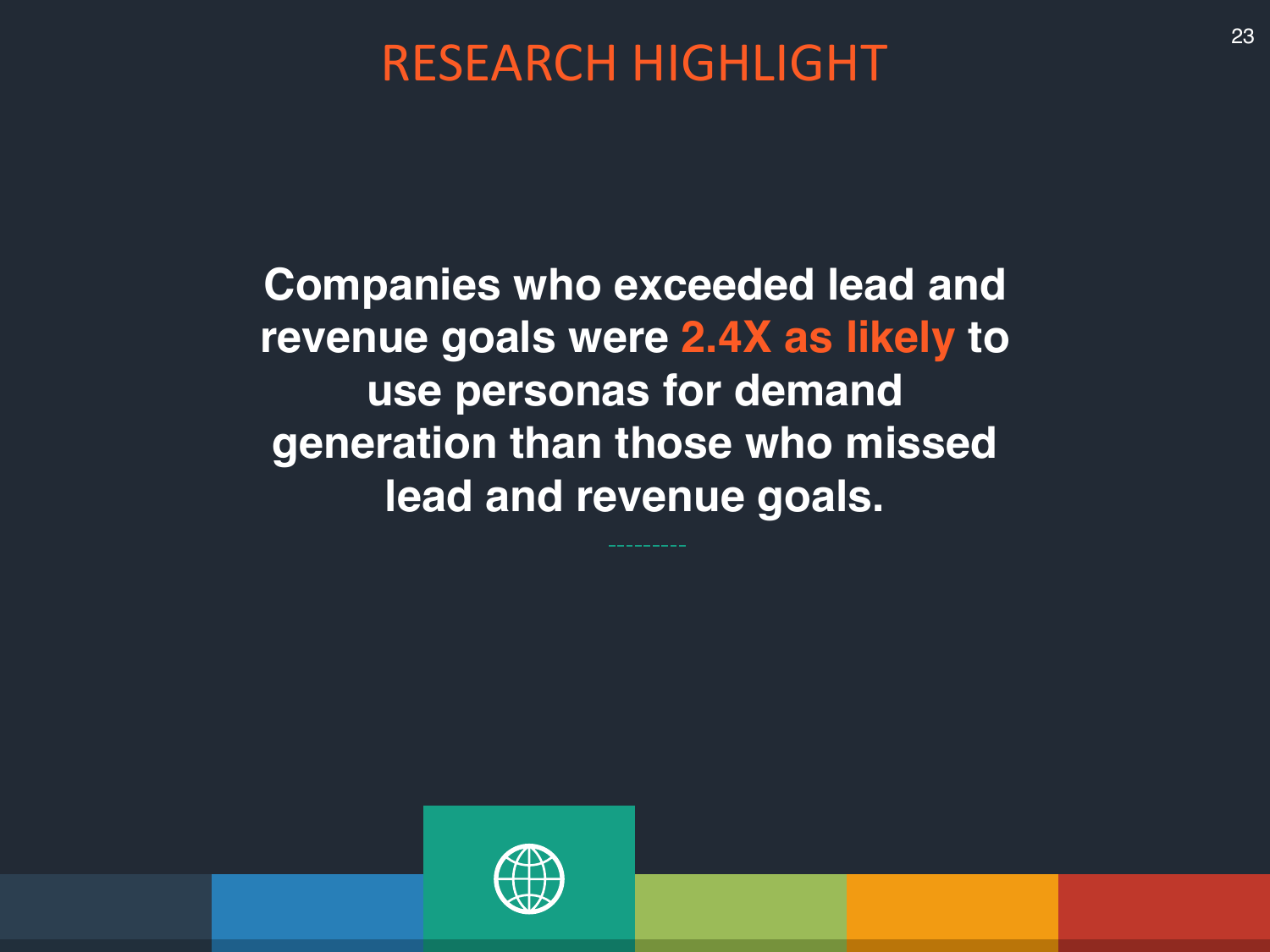## **Segmenting by Persona**

For those companies who have defined personas, we sought to understand how they translated this segmentation strategy to their marketing database management. 

We found that the majority of companies surveyed are using personas to segment their database contacts for lead and customer communications.

#### 93.8% of companies who exceed lead and revenue goals report segmenting their database by persona.

The data shows that the most effective marketers not only segment their database by persona, they go beyond demographic information (title, industry & company size) to identify the contact.

This is an important extension that allows marketers to extend their persona-based strategy to their campaign execution, and ensure the right content is being sent to the right people.

#### **Database Segmentation**



**Companies who exceed their lead and revenue goals are 3.4X as likely to segment their database by persona-related fields other than demographic criteria.** 

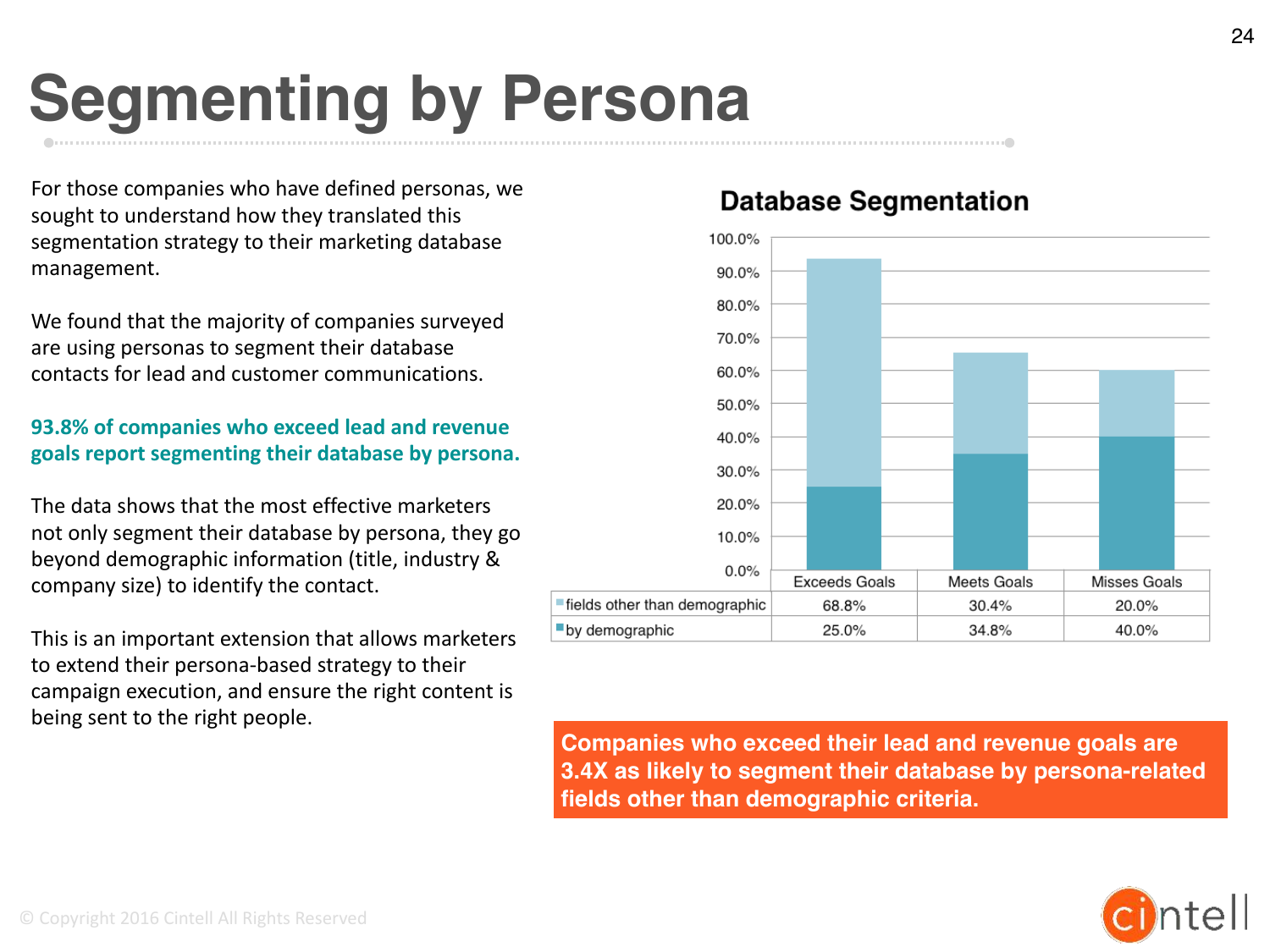## **Roadblocks to Persona Adoption**

Much of the reason why personas fail is due to their static format. After all our hard work to create personas we are too quick to relegate them to "PDF purgatory;" left to stagnate and be forgotten.

As a result, most of the organization can NOT list primary personas and key attributes about them.

When asked to estimate the percentage of the organization that could list their primary personas and key attributes about each of them, most marketers gave disappointing estimates.

Only 28.6% of survey respondents could confidently report that at LEAST half their organization could name their persona and key attributes, and only 8.2% felt that at least 75% could.

**Only 21.2% of respondents reported personas stored in a format other than PDF or printed.** 



**"PDF Purgatory"**

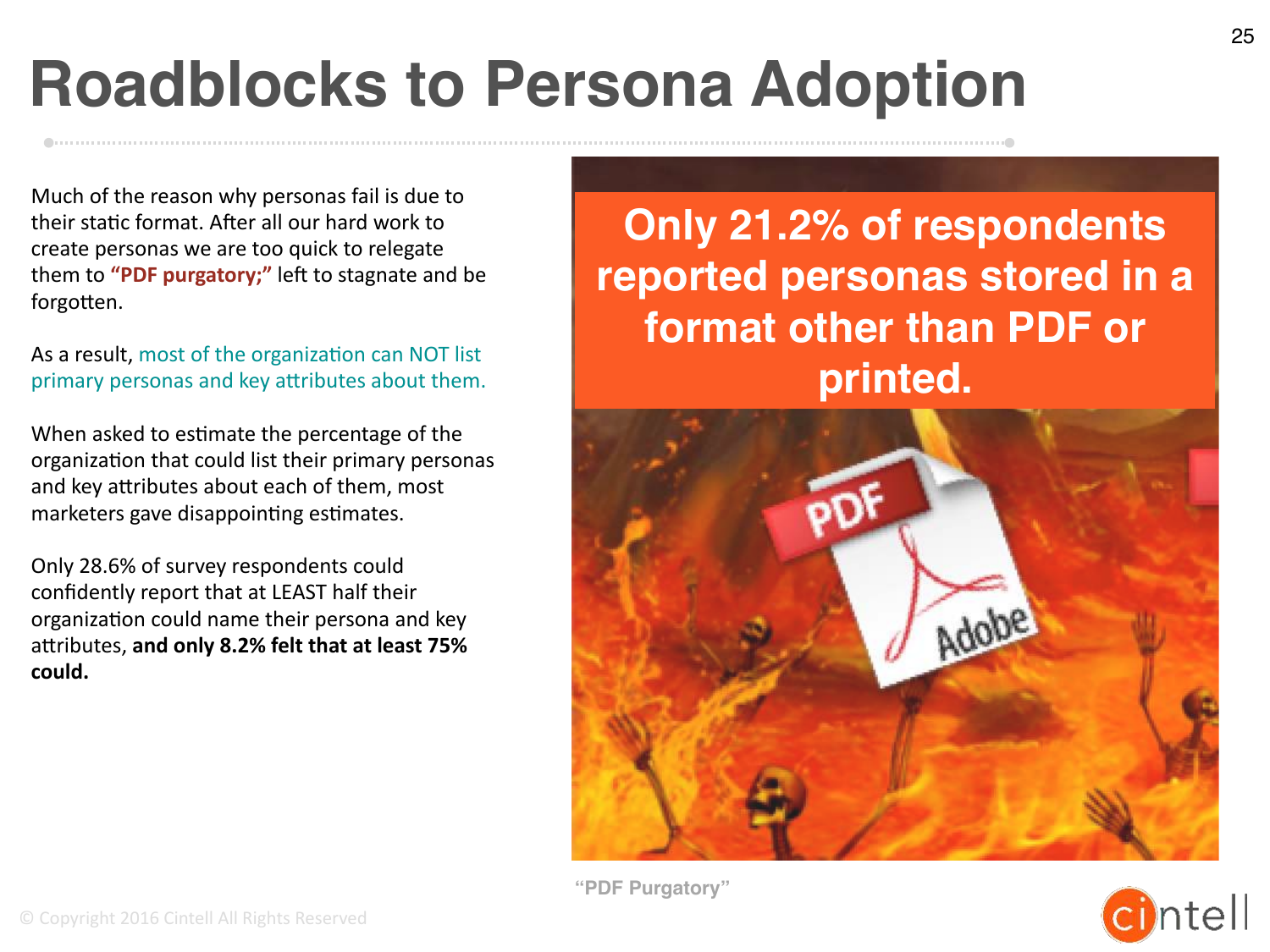**Less than 10% of those surveyed felt that at least 75% of their organization could name their personas and key attributes.** 

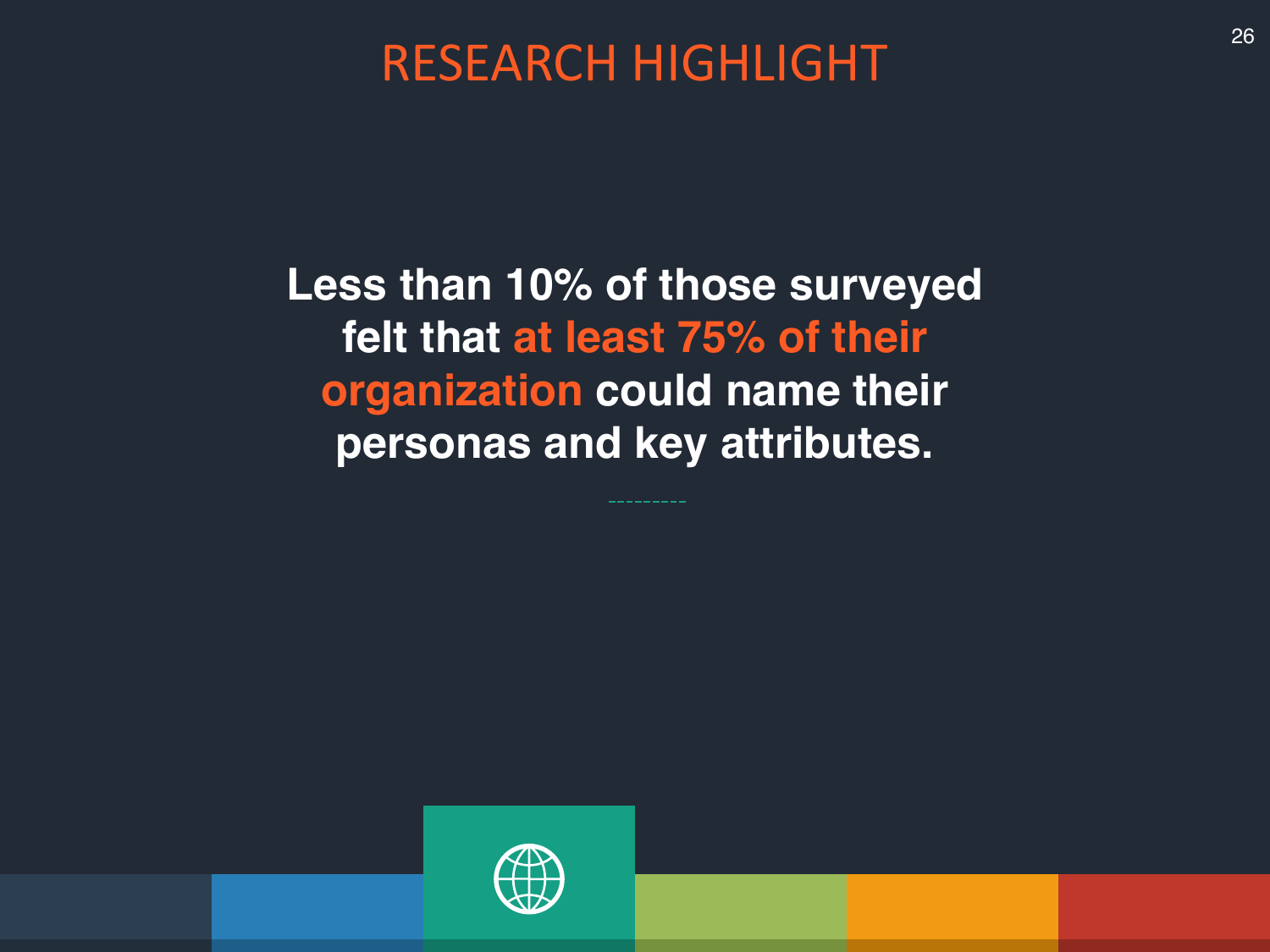### 10 Habits of Customer-Centric Marketers

#### What do the best companies do as it relates to personas?

Through the course of our study we identified many of the leading indicators of persona success from those organizations who exceeded their lead and revenue goals.

Compared to companies that miss lead/revenue goals,

- 1. They are over 2X more likely to create personas
- 2. They are over 2X as likely to formally document personas
- 3. They are 7.4X as likely to have updated their personas in the last 6 months
- 4. They use a variety of sources of persona intelligence
- 5. They conduct qualitative interviews

© 
 Copyright 
 2016 
 Cintell 
 All 
 Rights 
 Reserved 

- 6. They are 2.3X as likely to understand the drivers & motivations of their buyers
- 7. They account for the full buying committee
- 8. They are 3.8X as likely to have an accountable resource internally dedicated to personas
- 9. They are 2.4X as likely to use personas for demand generation
- 10. They segment their database by persona, and often with fields other than demographic data

**Read stories from real marketers in our** series "Habits of **Customer-Centric Marketers"**